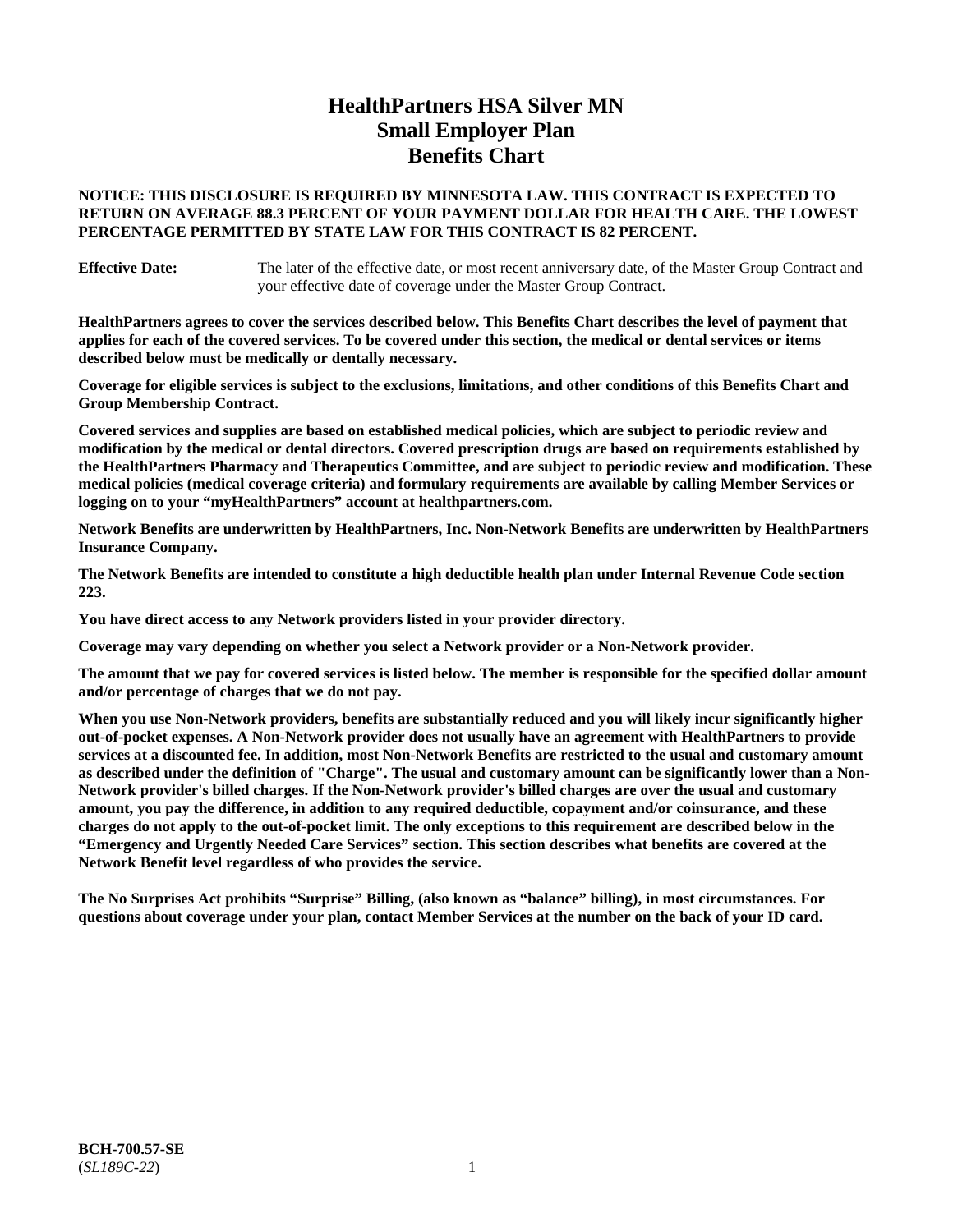# **These definitions apply to this Benefits Chart. They also apply to the Contract.**

| <b>Biosimilar Drugs:</b> | A prescription drug, approved by the Food and Drug Administration (FDA), that the FDA has<br>determined is biosimilar to and interchangeable with a biological brand name drug. Biosimilar<br>drugs are not considered generic drugs and are not covered under the generic drug benefit.                                                                                                                                                                                                                                                                                                                                           |
|--------------------------|------------------------------------------------------------------------------------------------------------------------------------------------------------------------------------------------------------------------------------------------------------------------------------------------------------------------------------------------------------------------------------------------------------------------------------------------------------------------------------------------------------------------------------------------------------------------------------------------------------------------------------|
| <b>Brand Name Drug:</b>  | A prescription drug, approved by the Food and Drug Administration (FDA), that is manufactured,<br>sold, or licensed for sale under a trademark by the pharmaceutical company that originally<br>researched and developed the drug. Brand name drugs have the same active-ingredient formula as<br>the generic version of the drug. However, generic drugs are manufactured and sold by other drug<br>manufacturers and are generally not available until after the patent on the brand name drug has<br>expired. A few brand name drugs may be covered at the generic drug benefit level if this is<br>indicated on the formulary. |
| <b>Calendar Year:</b>    | This is the 12-month period beginning 12:01 A.M. Central Time, on January 1, and ending 12:00<br>A.M. Central Time of the next following December 31.                                                                                                                                                                                                                                                                                                                                                                                                                                                                              |
| <b>Charge:</b>           | For covered services delivered by participating network providers, this is the provider's discounted<br>charge for a given medical/surgical service, procedure or item.                                                                                                                                                                                                                                                                                                                                                                                                                                                            |
|                          | For covered services delivered by non-network providers, a contracted rate may apply if such<br>arrangement is available to HealthPartners.                                                                                                                                                                                                                                                                                                                                                                                                                                                                                        |
|                          | For the Usual and Customary charge for covered services delivered by non-network providers, our<br>payment is calculated using one of the following options to be determined at HealthPartners'<br>discretion: 1) a percentage of the Medicare fee schedule; 2) a comparable schedule if the services<br>is not on the Medicare fee schedule; 3) a commercially reasonable rate for such service.                                                                                                                                                                                                                                  |
|                          | The Usual and Customary Charge is the maximum amount allowed that we consider in the<br>calculation of the payment of charges incurred for certain covered services. You must pay for any<br>charges above the usual and customary charge, and they do not apply to the out-of-pocket limit.                                                                                                                                                                                                                                                                                                                                       |
|                          | A charge is incurred for covered ambulatory medical and surgical services, on the date the service<br>or item is provided. A charge is incurred for covered inpatient services, on the date of admission to<br>a hospital. To be covered, a charge must be incurred on or after the member's effective date and<br>on or before the termination date.                                                                                                                                                                                                                                                                              |
| Copayment/Coinsurance:   | The specified dollar amount, or percentage, of charges incurred for covered services, which we do<br>not pay, but which a member must pay, each time a member receives certain medical services,<br>procedures or items. Our payment for those covered services or items begins after the copayment<br>or coinsurance is satisfied. Covered services or items requiring a copayment or coinsurance are<br>specified in this Benefits Chart.                                                                                                                                                                                        |
|                          | For services provided by a network provider:                                                                                                                                                                                                                                                                                                                                                                                                                                                                                                                                                                                       |
|                          | An amount which is listed as a flat dollar copayment is applied to a network provider's discounted<br>charges for a given service. However, if the network provider's discounted charge for a service or<br>item is less than the flat dollar copayment, you will pay the network provider's discounted charge.<br>An amount which is listed as a percentage of charges or coinsurance is based on the network<br>provider's discounted charges, calculated at the time the claim is processed, which may include an<br>agreed upon fee schedule rate for case rate or withhold arrangements.                                      |
|                          | For services provided by a non-network provider:                                                                                                                                                                                                                                                                                                                                                                                                                                                                                                                                                                                   |
|                          | Any copayment or coinsurance is applied to the lesser of the provider's charges or the usual and<br>customary charge for a service.                                                                                                                                                                                                                                                                                                                                                                                                                                                                                                |
|                          | A copayment or coinsurance is due at the time a service is provided, or when billed by the<br>provider. The copayment or coinsurance applicable for a scheduled visit with a network provider<br>will be collected for each visit, late cancellation and failed appointment. Services may not be<br>withheld for failure to pay a deductible or coinsurance at or prior to the time of service.                                                                                                                                                                                                                                    |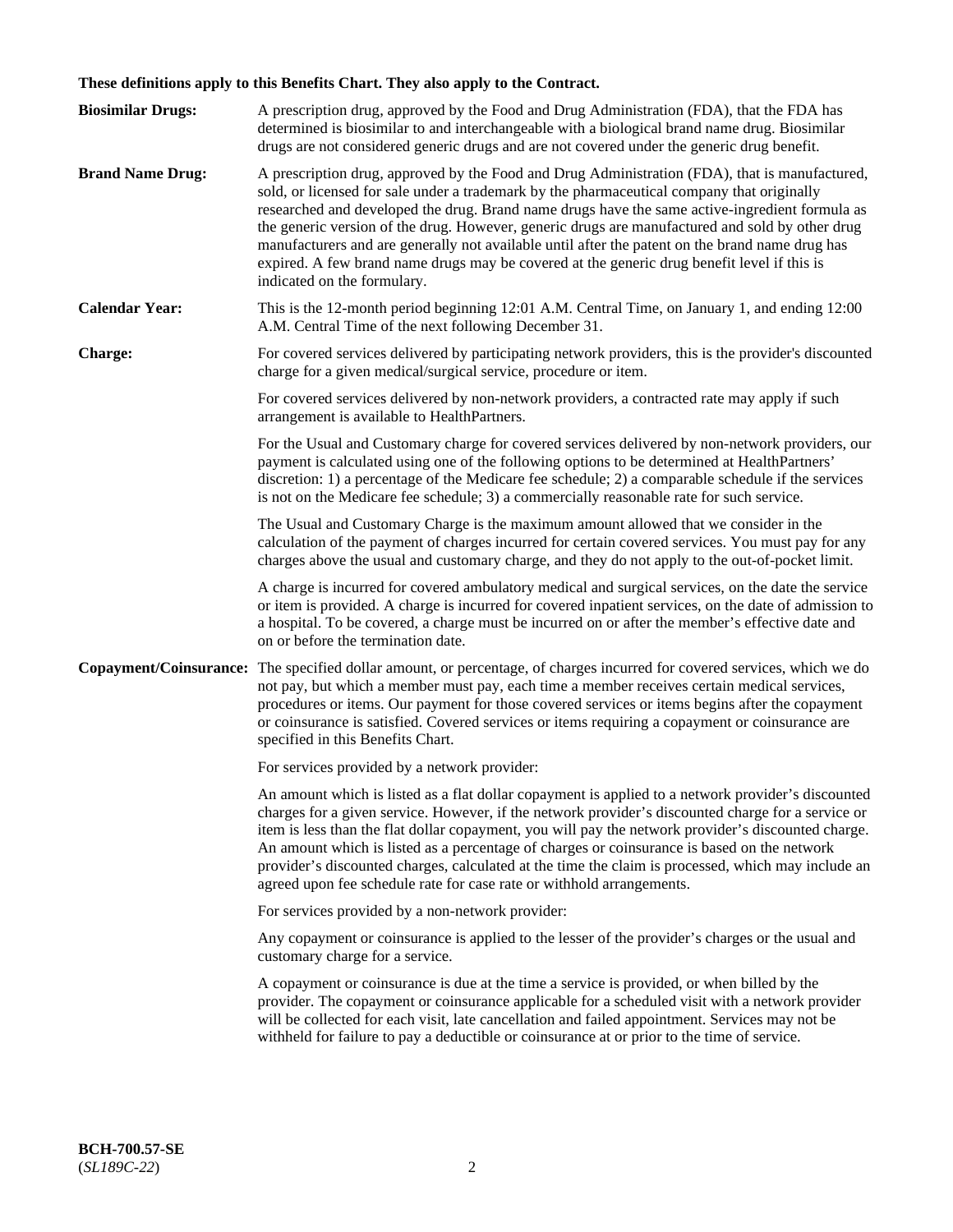| Deductible:       | The specified dollar amount of charges incurred for covered services, which we do not pay, but a<br>member or a family has to pay first in a calendar year. Our payment for those services or items<br>begins after the deductible is satisfied. For network providers, the amount of the charges that apply<br>to the deductible are based on the network provider's discounted charges, calculated at the time<br>the claim is processed, which may include an agreed upon fee schedule rate for case rate or<br>withhold arrangements. For non-network providers, the amount of charges that apply to the<br>deductible are the lesser of the provider's charges or the usual and customary charge for a service.                                                                                                                                                                                                                                                                                                                                                                                                                                                                                                                                             |
|-------------------|------------------------------------------------------------------------------------------------------------------------------------------------------------------------------------------------------------------------------------------------------------------------------------------------------------------------------------------------------------------------------------------------------------------------------------------------------------------------------------------------------------------------------------------------------------------------------------------------------------------------------------------------------------------------------------------------------------------------------------------------------------------------------------------------------------------------------------------------------------------------------------------------------------------------------------------------------------------------------------------------------------------------------------------------------------------------------------------------------------------------------------------------------------------------------------------------------------------------------------------------------------------|
|                   | Any amounts paid or reimbursed by a third party, including but not limited to: point of service<br>rebates, manufacturer coupons, manufacturer debit cards or other forms of direct reimbursement to<br>a member for a product or service, will not apply toward your deductible, to the extent permitted<br>under state and federal law.                                                                                                                                                                                                                                                                                                                                                                                                                                                                                                                                                                                                                                                                                                                                                                                                                                                                                                                        |
|                   | Your plan has an embedded deductible. This means once a member meets the individual<br>deductible, the plan begins paying benefits for that person. If two or more members of the family<br>meet the family deductible, the plan begins paying benefits for all members of the family,<br>regardless of whether each member has met the individual deductible. However, a member may<br>not contribute more than the individual deductible toward the family deductible.                                                                                                                                                                                                                                                                                                                                                                                                                                                                                                                                                                                                                                                                                                                                                                                         |
|                   | All services are subject to the deductible unless otherwise indicated below in this Benefits Chart.                                                                                                                                                                                                                                                                                                                                                                                                                                                                                                                                                                                                                                                                                                                                                                                                                                                                                                                                                                                                                                                                                                                                                              |
| <b>Formulary:</b> | This is a current list, which may be revised from time to time, of formulary prescription drugs,<br>medications, equipment and supplies covered by us as indicated in the Benefits Chart which are<br>covered at the highest benefit level. Some drugs may require prior authorization to be covered as<br>formulary drugs. You may be granted an exception to the formulary that is available to you upon<br>request. These guidelines and procedures include exceptions to the formulary for anti-psychotic<br>prescription drugs prescribed to treat emotional disturbances or mental illness if your health care<br>provider (1) indicates to the dispensing pharmacist, orally or in writing, that the prescription must<br>be dispensed as indicated and (2) certifies in writing to us that the prescribed drug will best treat<br>your condition. Also, you may continue to receive certain non-formulary prescription drugs for<br>diagnosed mental illness or emotional disturbance when our formulary changes or you change<br>health plans for up to one year following the change. We also have written guidelines and<br>procedures for granting formulary exceptions for other drugs that are available to you upon request<br>or on our website. |
|                   | HMO Formulary Exception Process (including antipsychotic drugs). If you are prescribed a<br>drug, we must promptly grant you an exception to our formulary when your health care provider<br>indicates to us that:                                                                                                                                                                                                                                                                                                                                                                                                                                                                                                                                                                                                                                                                                                                                                                                                                                                                                                                                                                                                                                               |
|                   | (1) the formulary drug causes an adverse reaction to the patient;<br>(2) the formulary drug is contraindicated for the patient; or<br>(3) the health care provider demonstrates that the prescription drug must be dispensed as written<br>to provide maximum medical benefit to the patient.                                                                                                                                                                                                                                                                                                                                                                                                                                                                                                                                                                                                                                                                                                                                                                                                                                                                                                                                                                    |
|                   | The formulary, and information on drugs that require authorization, are available by calling<br>Member Services or logging on to your "myHealthPartners" account at healthpartners.com.                                                                                                                                                                                                                                                                                                                                                                                                                                                                                                                                                                                                                                                                                                                                                                                                                                                                                                                                                                                                                                                                          |
|                   | Formulary Changes. The formulary may change throughout the year. If you are affected by a<br>formulary change, you will receive at least 30 days' advanced notice of that change, and you<br>may request a formulary exception.                                                                                                                                                                                                                                                                                                                                                                                                                                                                                                                                                                                                                                                                                                                                                                                                                                                                                                                                                                                                                                  |
|                   |                                                                                                                                                                                                                                                                                                                                                                                                                                                                                                                                                                                                                                                                                                                                                                                                                                                                                                                                                                                                                                                                                                                                                                                                                                                                  |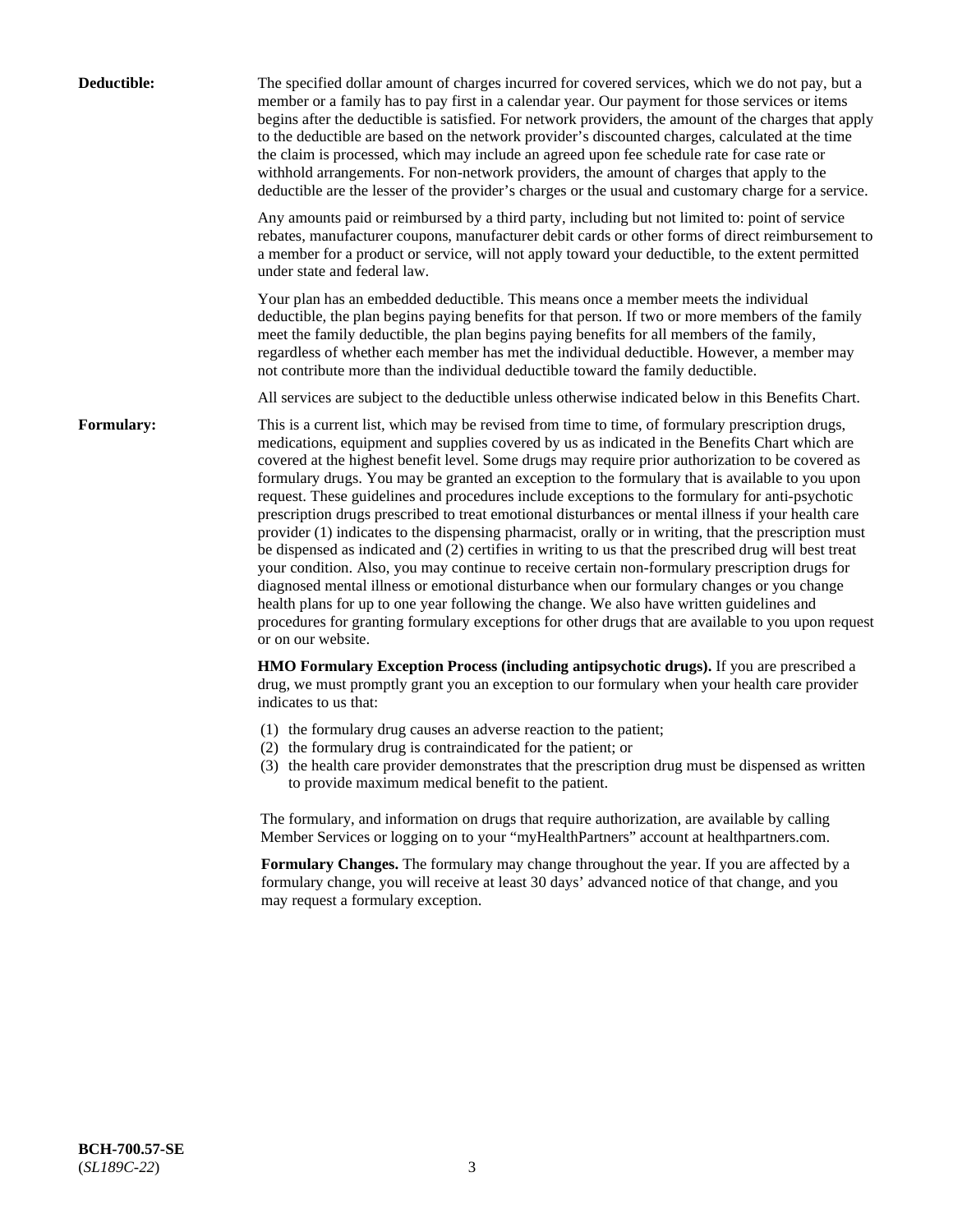### **Federal Formulary Exception Process:**

If you are prescribed a drug that is not included on the formulary and your plan does not cover nonformulary drugs, you, your designee or your prescribing physician may request a review through our formulary exception process, which includes external review. This process is described below.

- **1. Standard Exception Request.** If your provider prescribes a drug that is not on our formulary, you may submit a standard exception request. If you, your designee or your prescribing provider submit a standard exception request, we must make our coverage determination and notify you within 72 hours of our receipt of the request. If we grant the exception to cover the drug, we are required to cover the drug for the duration of the prescription, including refills.
- **2. Expedited Exception Request.** If your provider prescribes a drug that is not on our formulary, you may submit an expedited exception request if there are exigent circumstances. Exigent circumstances exist when you are suffering from a health condition that may seriously jeopardize your life, health, or ability to regain maximum function or when you are undergoing a current course using a nonformulary drug. If you, your designee or your prescribing provider submit an expedited exception request, we must make our coverage determination and notify you within 24 hours of our receipt of the request. If we grant the exception to cover the drug, we are required to cover the drug for the duration of the prescription, including refills. If we grant an exception based on exigent circumstances, we must cover the drug for the duration of the exigency.
- **3. Federal External Review Exception Request.** If coverage of a drug is denied after an exception request review under items 1. or 2. above, you, your designee, or your prescribing provider may request an external review exception request. If the initial request was a standard exception request, we must notify you or your designee and the prescribing provider of the coverage determination within 72 hours of our receipt of your request for external review. If the initial request was an expedited exception request, we must notify you or your designee and the prescribing provider of the coverage determination within 24 hours our receipt of your request for external review. If you are granted an exception after the external review exception request, we are required to cover the drug for the duration of the prescription, if the initial request was a standard exception request. If the initial request was an expedited exception request, we must provide coverage for the duration of the exigency.
- **4. State External Review Request.** If coverage of the drug is denied after a federal external review exception request under item 3. above, you may request an external review under the "Disputes and Complaints" section, "External Complaints Procedures" in the Group Membership Contract.
- **Generic Drug:** A prescription drug, approved by the Food and Drug Administration (FDA) that the FDA has determined is comparable to a brand name drug product in dosage form, strength, route of administration, quality, intended use and documented bioequivalence. Generally, generic drugs cost less than brand name drugs. Some brand name drugs may be covered at the generic drug benefit level if this is indicated on the formulary.
- **Non-Formulary Drug:** This is a prescription drug approved by the Food and Drug Administration (FDA) that is not on the formulary, is medically necessary and is not investigative or otherwise excluded under this Benefits Chart.
- **Out-of-Pocket Expenses:** You pay the specified copayments/coinsurance and deductibles applicable for particular services, subject to the out-of-pocket limit described below. These amounts are in addition to the monthly enrollment payments.
- **Out-of-Pocket Limit:** You pay the copayments/coinsurance and deductibles for covered services, to the individual or family out-of-pocket limit. Thereafter we cover 100% of the charges incurred for all other covered services, for the rest of the calendar year. You pay amounts greater than the out-of-pocket limit if you exceed any visit or day limits.

Non-Network Benefits above the usual and customary charge (see definition of charge above) do not apply to the out-of-pocket limit.

Non-Network benefits for transplant surgery do not apply to the out-of-pocket limit.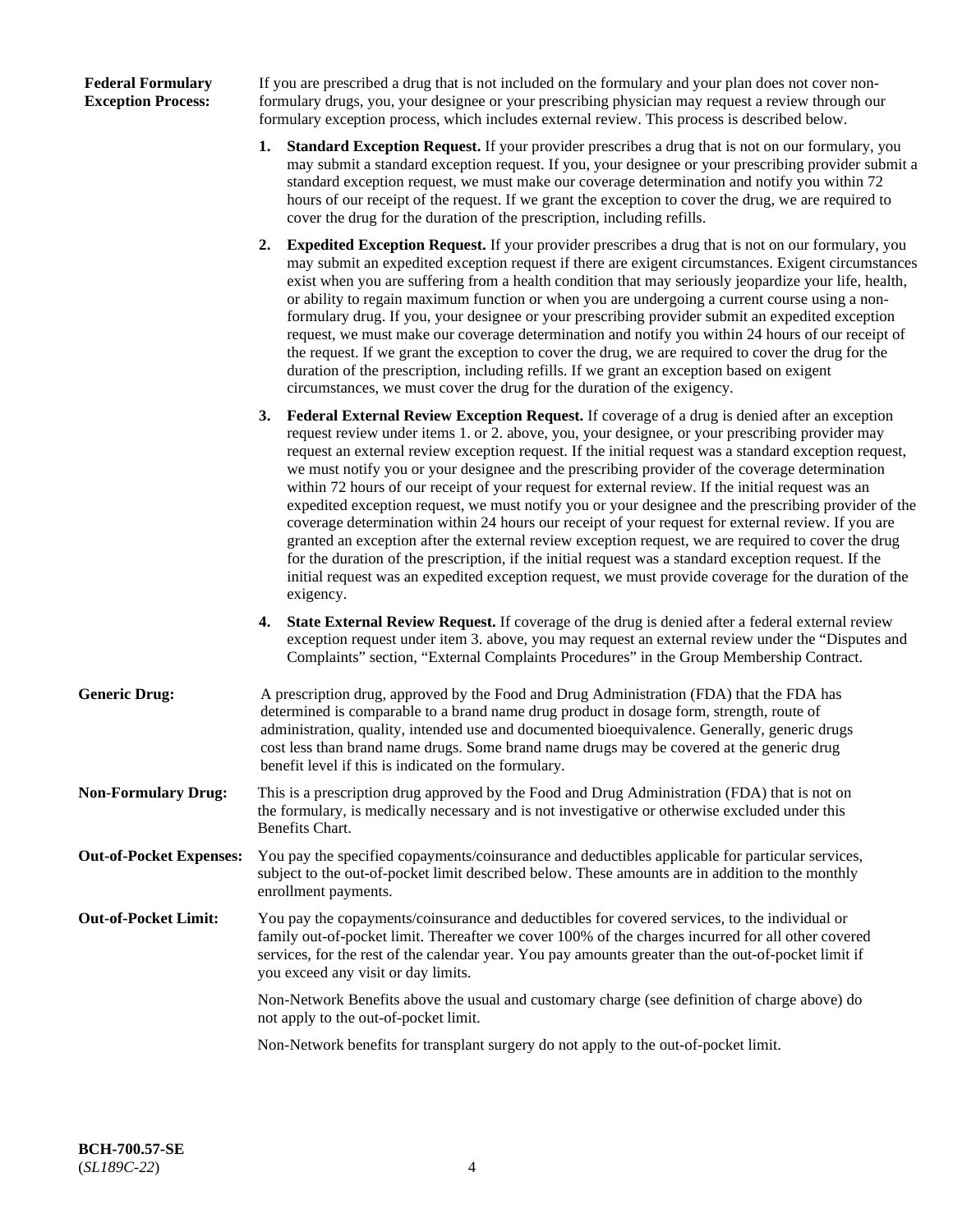Any amounts paid or reimbursed by a third party, including but not limited to: point of service rebates, manufacturer coupons, manufacturer debit cards or other forms of direct reimbursement to a member for a product or service, will not apply as an out of pocket expense, to the extent permitted under state and federal law.

You are responsible to keep track of the out-of-pocket expenses. Contact our Member Services department for assistance in determining the amount paid by the enrollee for specific eligible services received. Claims for reimbursement under the out-of-pocket limit provisions are subject to the same time limits and provisions described under the "Claims Provisions" section of the Contract.

**Specialty Drug List:** This is a current list, which may be revised from time to time, of prescription drugs, medications, equipment and supplies, which are typically bio-pharmaceuticals. The purpose of a specialty drug list is to facilitate enhanced monitoring of complex therapies used to treat specific conditions. Specialty drugs are covered by us as indicated in this Benefits Chart. The specialty drug list is available by calling Member Services or logging on to your "*my*HealthPartners" account at [healthpartners.com](https://www.healthpartners.com/hp/index.html)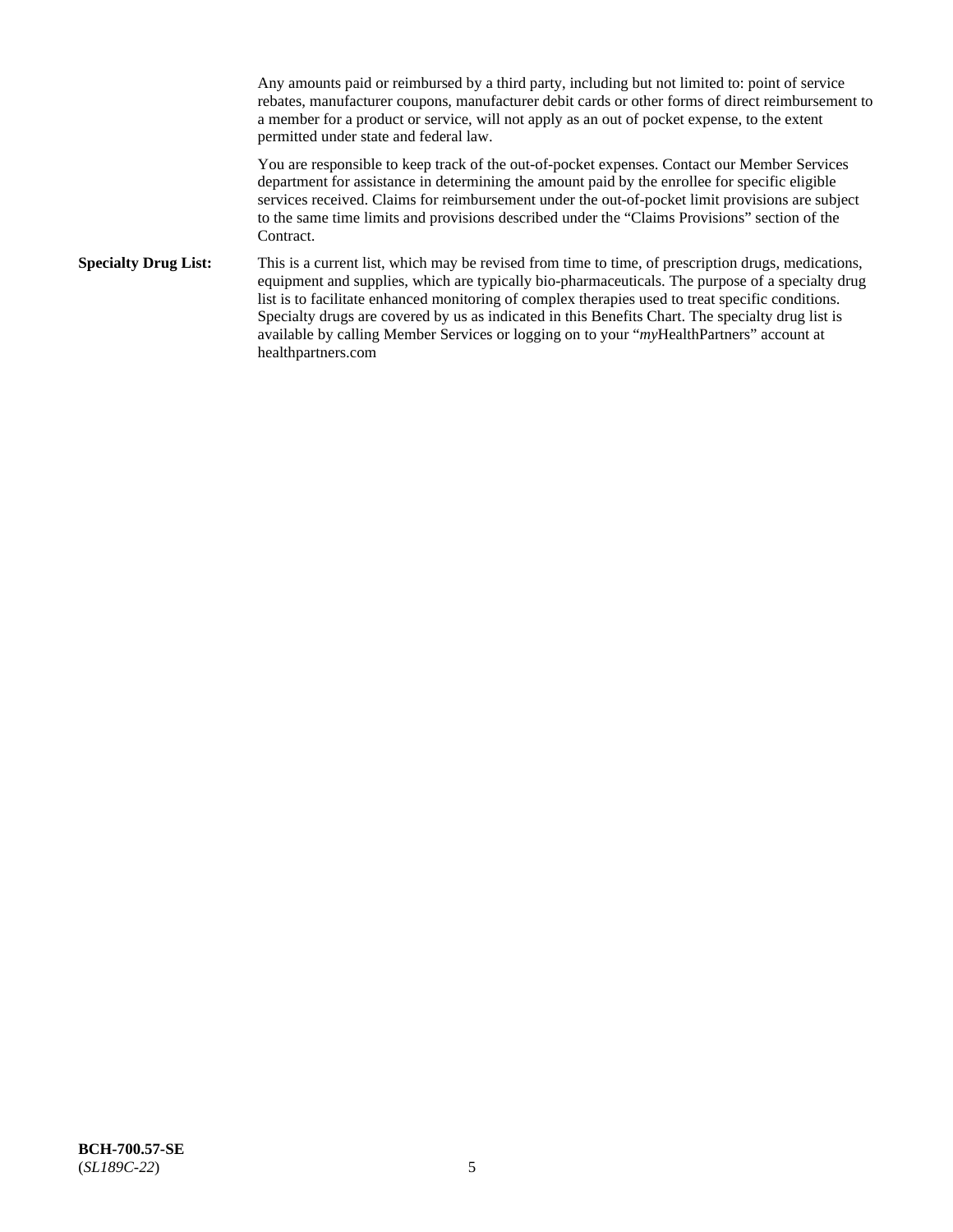# **DEDUCTIBLES AND OUT-OF-POCKET LIMITS**

### **Individual Calendar Year Deductible**

| <b>Network Benefits</b> | <b>Non-Network Benefits</b> |
|-------------------------|-----------------------------|
| \$4,300                 | \$10,000                    |

### **Family Calendar Year Deductible**

| Network Benefits | <b>Non-Network Benefits</b> |
|------------------|-----------------------------|
| \$8,600          | \$20,000                    |

Separate deductibles must be satisfied under the Network Benefits and Non-Network Benefits.

Your plan has an embedded deductible. This means once a member meets the individual deductible, the plan begins paying benefits for that person. If two or more members of the family meet the family deductible, the plan begins paying benefits for all members of the family, regardless of whether each member has met the individual deductible. However, a member may not contribute more than the individual deductible toward the family deductible.

Any amounts paid or reimbursed by a third party, including but not limited to: point of service rebates, manufacturer coupons, debit cards or other forms of direct reimbursement to a member for a product or service, will not apply toward your deductible, to the extent permitted under state and federal law.

### **Individual Calendar Year Out-of-Pocket Limit**

| <b>Network Benefits</b> | <b>Non-Network Benefits</b> |
|-------------------------|-----------------------------|
| \$4,300                 | \$30,000                    |

### **Family Calendar Year Out-of-Pocket Limit**

| <b>Network Benefits</b> | <b>Non-Network Benefits</b> |
|-------------------------|-----------------------------|
| \$8,600                 | \$60,000                    |

Separate Out-of-Pocket Limits must be satisfied under the Network Benefits and Non-Network Benefits.

Non-Network Benefits above the usual and customary charge will not apply toward the individual or family out-of-pocket limit.

Non-Network benefits for transplant surgery do not apply to the out-of-pocket limit.

Any amounts paid or reimbursed by a third party, including but not limited to: point of service rebates, manufacturer coupons, manufacturer debit cards or other forms of direct reimbursement to a member for a product or service, will not apply as an out of pocket expense, to the extent permitted under state and federal law.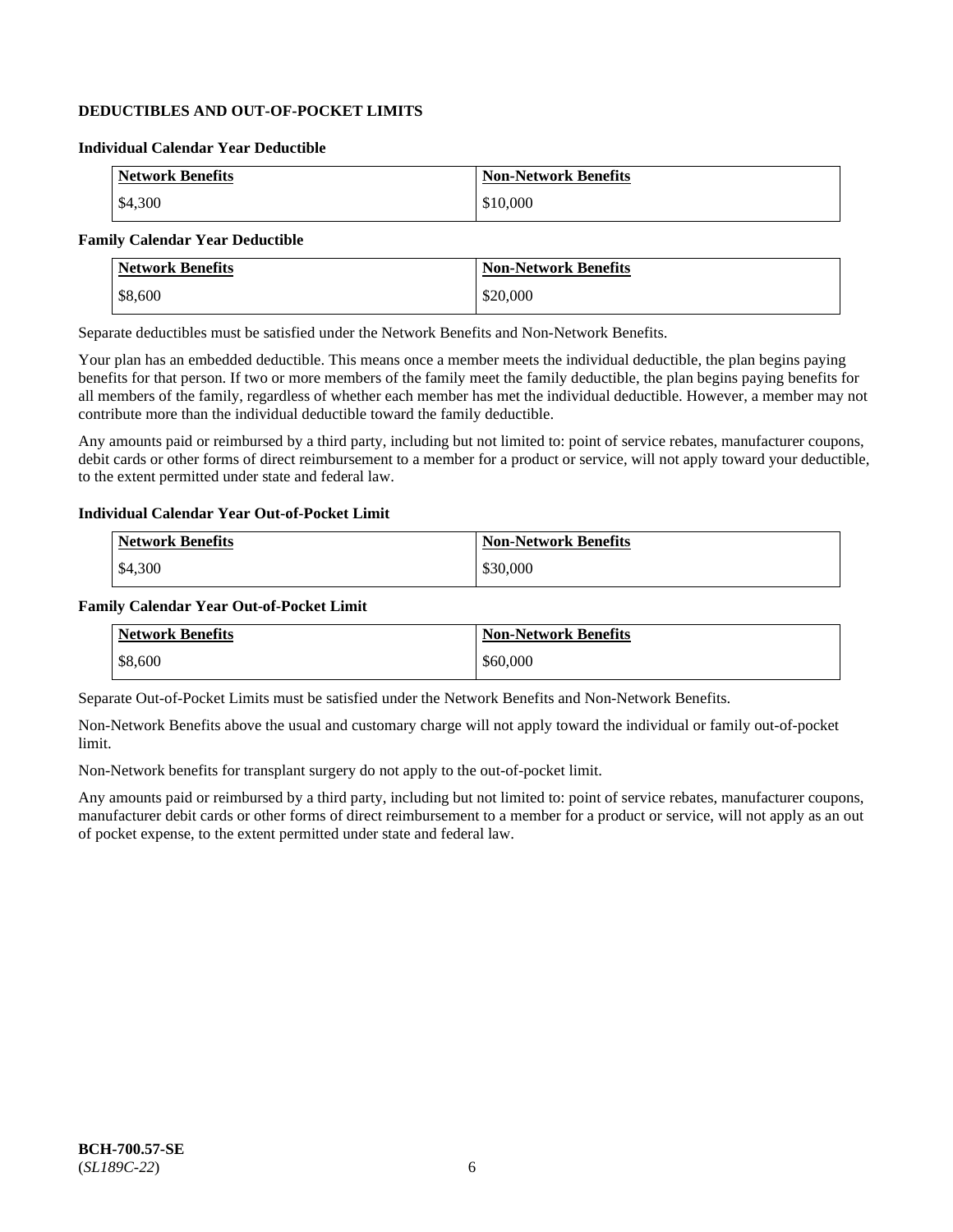# **AMBULANCE AND MEDICAL TRANSPORTATION**

### **Covered Services:**

We cover ambulance and medical transportation for medical emergencies.

We also cover medically necessary, non-emergency medical transportation if it meets our medical coverage criteria.

Covered services and supplies are based on established medical policies, which are subject to periodic review and modification by the medical or dental directors. These medical policies (medical coverage criteria) and applicable prior authorization requirements are available by calling Member Services or logging on to your "myHealthPartners" account at [healthpartners.com.](https://www.healthpartners.com/hp/index.html)

| Network Benefits              | <b>Non-Network Benefits</b> |
|-------------------------------|-----------------------------|
| 100% of the charges incurred. | See Network Benefits.       |

### **Not Covered:**

See "Services Not Covered" in the Group Membership Contract.

# **BEHAVIORAL HEALTH SERVICES**

### **Covered Services:**

Covered services are based on established medical policies, which are subject to periodic review and modification by the medical directors. These medical policies (medical coverage criteria) are available by calling Member Services or logging on to your "*my*HealthPartners" account at [healthpartners.com.](http://www.healthpartners.com/)

You have rights to parity in mental health and substance use disorder treatment as required by the federal Mental Health Parity and Addiction Equity Act and Minnesota Statutes, section 62Q.47. These laws require:

- That mental health and substance use disorder services be covered on the same basis as medical services;
- That cost-sharing for mental health and substance use disorder services can be no more restrictive than cost-sharing for similar medical services;
- That treatment restrictions and limitation such as prior authorization and medical necessity can be no more restrictive than for similar medical services;
- That if enrollees have concerns they can call Member Services, file a complaint with HealthPartners, or file a complaint with the Minnesota Department of Health.

### **Mental health services**

We cover services for: mental health diagnoses as described in the Diagnostic and Statistical Manual of Mental Disorders – Fifth Edition (DSM-5) (most recent edition).

We also provide coverage for mental health treatment ordered by a Minnesota court under a valid court order that is issued on the basis of a behavioral care evaluation performed by a licensed psychiatrist or doctoral level licensed psychologist, which includes a diagnosis and an individual treatment plan for care in the most appropriate, least restrictive environment. We must be given a copy of the court order and the behavioral care evaluation, the service must be a covered benefit under this plan, and the service must be provided by a network provider, or other provider as required by law. We cover the evaluation upon which the court order was based if it was provided by a network provider. We also provide coverage for the initial mental health evaluation of a child, regardless of whether that evaluation leads to a court order for treatment, if the evaluation is ordered by a Minnesota juvenile court.

**Outpatient services, including intensive outpatient and day treatment:** We cover medically necessary outpatient professional mental health services for evaluation, crisis intervention, and treatment of mental health disorders.

A comprehensive diagnostic assessment will be used as the basis for a determination by a mental health professional, concerning the appropriate treatment and the extent of services required.

Outpatient services we cover for a diagnosed mental health condition include the following:

- Individual, group, family, and multi-family therapy;
- Medication management provided by a physician, certified nurse practitioner, or physician's assistant;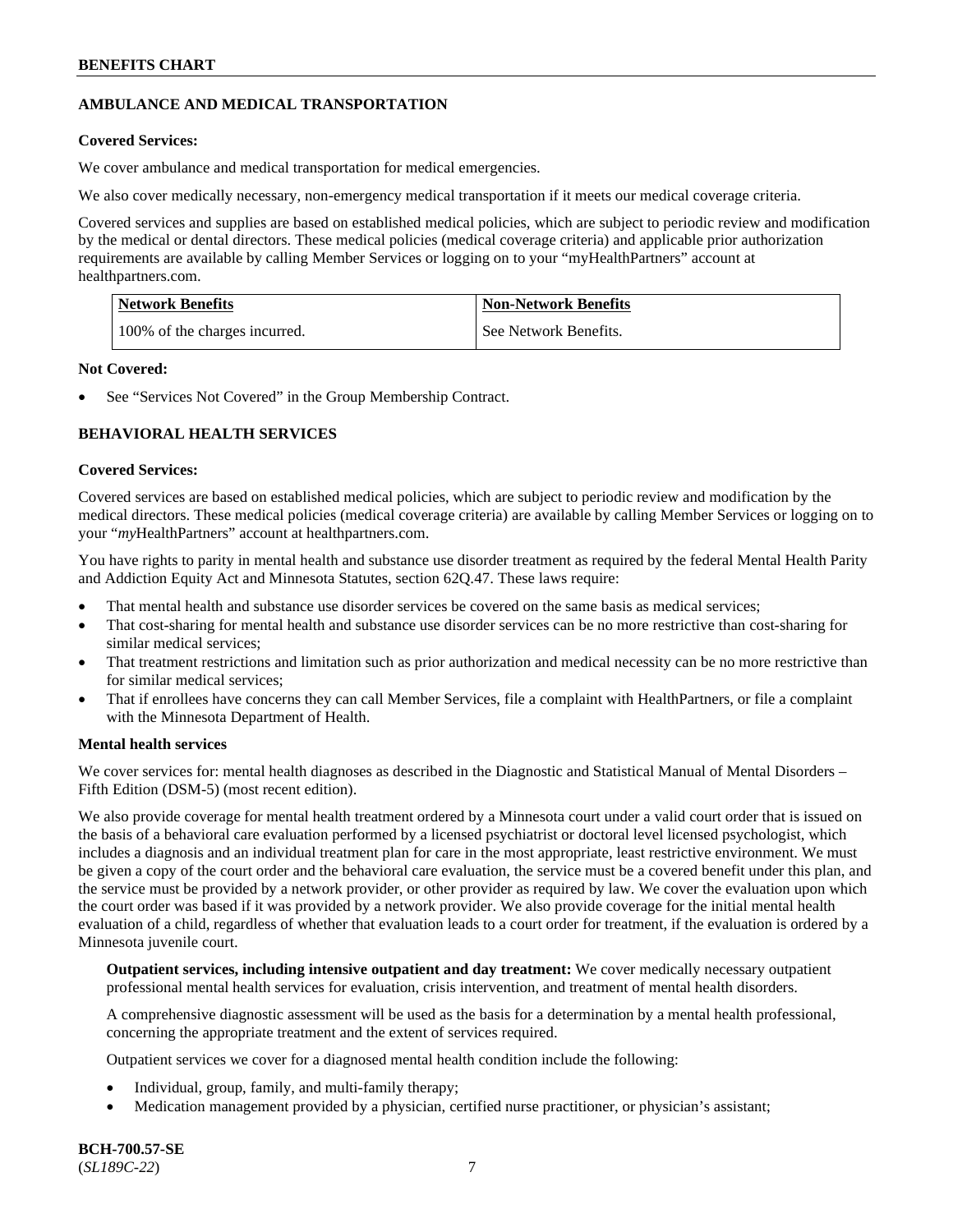- Psychological testing services for the purposes of determining the differential diagnoses and treatment planning for patients currently receiving behavioral health services;
- Day treatment and intensive outpatient services in a licensed program;
- Partial hospitalization services in a licensed hospital or community mental health center;
- Psychotherapy and nursing services provided in the home if authorized by us; and
- Treatment for gender dysphoria.

| Network Benefits              | <b>Non-Network Benefits</b>  |
|-------------------------------|------------------------------|
| 100% of the charges incurred. | 50% of the charges incurred. |

#### **Group therapy**

| Network Benefits              | <b>Non-Network Benefits</b>  |
|-------------------------------|------------------------------|
| 100% of the charges incurred. | 50% of the charges incurred. |

**Inpatient services, including mental health residential treatment services:** We cover the following:

- Medically necessary inpatient services in a hospital and professional services for treatment of mental health disorders. Medical stabilization is covered under inpatient hospital services in the "Hospital and Skilled Nursing Facility Services" section; and
- Medically necessary mental health residential treatment services. This care must be authorized by us and provided by a hospital or residential behavioral health treatment facility licensed by the local state or Department of Health and Human Services. Services not covered under this benefit include halfway houses, group homes, extended care facilities, shelter services, correctional services, detention services, transitional services, group residential services, foster care services and wilderness programs.

| <b>Network Benefits</b>       | <b>Non-Network Benefits</b>  |
|-------------------------------|------------------------------|
| 100% of the charges incurred. | 50% of the charges incurred. |

#### **Substance use disorder (SUD) services**

We cover medically necessary services for assessments by a licensed alcohol and drug counselor and treatment of substanceuse disorders as defined in the latest edition of the DSM-5.

**Outpatient services, including intensive outpatient and day treatment:** We cover medically necessary outpatient professional services for the diagnosis and treatment of substance use disorders. Substance use disorder treatment programs must be licensed by the applicable state agency.

Outpatient services we cover for a diagnosed substance use disorder include the following:

- Individual, group, family, and multi-family therapy provided in an office setting;
- Opiate replacement therapy including methadone and buprenorphine treatment; and
- Day treatment and intensive outpatient services in a licensed program.

| Network Benefits              | <b>Non-Network Benefits</b>  |
|-------------------------------|------------------------------|
| 100% of the charges incurred. | 50% of the charges incurred. |

**Inpatient services:** We cover the following:

- Medically necessary inpatient services in a hospital or primary residential treatment in a licensed substance use disorder treatment center. Primary residential treatment is an intensive residential treatment program of limited duration, typically 30 days or less.
- Services provided in a hospital that is licensed by the local state and accredited by Medicare.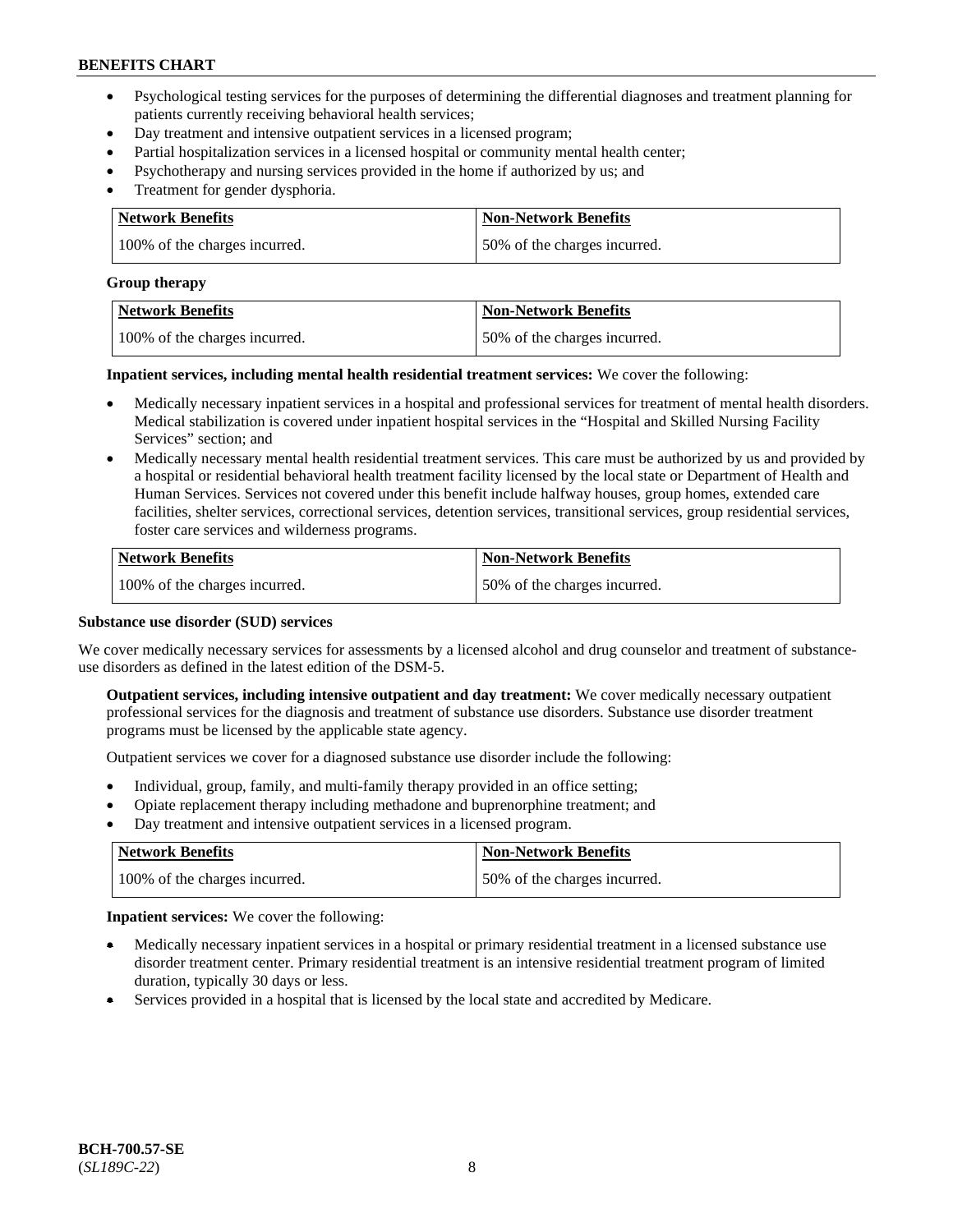• Detoxification services in a hospital or community detoxification facility if it is licensed by the local Department of Health and Human Services.

| Network Benefits              | <b>Non-Network Benefits</b>  |
|-------------------------------|------------------------------|
| 100% of the charges incurred. | 50% of the charges incurred. |

### **Not Covered:**

See "Services Not Covered" in the Group Membership Contract.

### **CHIROPRACTIC SERVICES**

### **Covered Services:**

We cover chiropractic services for rehabilitative care, provided to diagnose and treat acute neuromusculo-skeletal conditions.

Massage therapy which is performed in conjunction with other treatment/modalities by a chiropractor, is part of a prescribed treatment plan and is not billed separately is covered.

| <b>Network Benefits</b>       | <b>Non-Network Benefits</b>           |
|-------------------------------|---------------------------------------|
| 100% of the charges incurred. | 50% of the charges incurred.          |
|                               | Limit of 20 visits per calendar year. |

### **Not Covered:**

- Massage therapy for the purpose of comfort or convenience of the member.
- See "Services Not Covered" in the Group Membership Contract.

# **CLINICAL TRIALS**

### **Covered Services:**

We cover certain routine services if you participate in a Phase I, Phase II, Phase III or Phase IV clinical trial that is conducted in relation to the prevention, detection, or treatment of cancer or other life-threatening disease or condition as defined in the Affordable Care Act. We cover routine patient costs for services that would be eligible under this Benefits Chart if the service was provided outside of a clinical trial.

| <b>Network Benefits</b>                                                                                                                                                                                | <b>Non-Network Benefits</b>                                                                                                                                                                         |
|--------------------------------------------------------------------------------------------------------------------------------------------------------------------------------------------------------|-----------------------------------------------------------------------------------------------------------------------------------------------------------------------------------------------------|
| Coverage level is same as corresponding Network<br>Benefit, depending on type of service provided such as<br>Office Visits for Illness or Injury, Inpatient or<br><b>Outpatient Hospital Services.</b> | Coverage level is same as corresponding Non-Network<br>Benefit, depending on type of service provided such as<br>Office Visits for Illness or Injury, Inpatient or<br>Outpatient Hospital Services. |
|                                                                                                                                                                                                        |                                                                                                                                                                                                     |

### **Not Covered:**

- The investigative item, device or service itself.
- Items or services that are provided solely to satisfy data collection and analysis needs and that are not used in the direct clinical management of the patient.
- A service that is clearly inconsistent with widely accepted and established standards of care for a particular diagnosis.
- See "Services Not Covered" in the Group Membership Contract.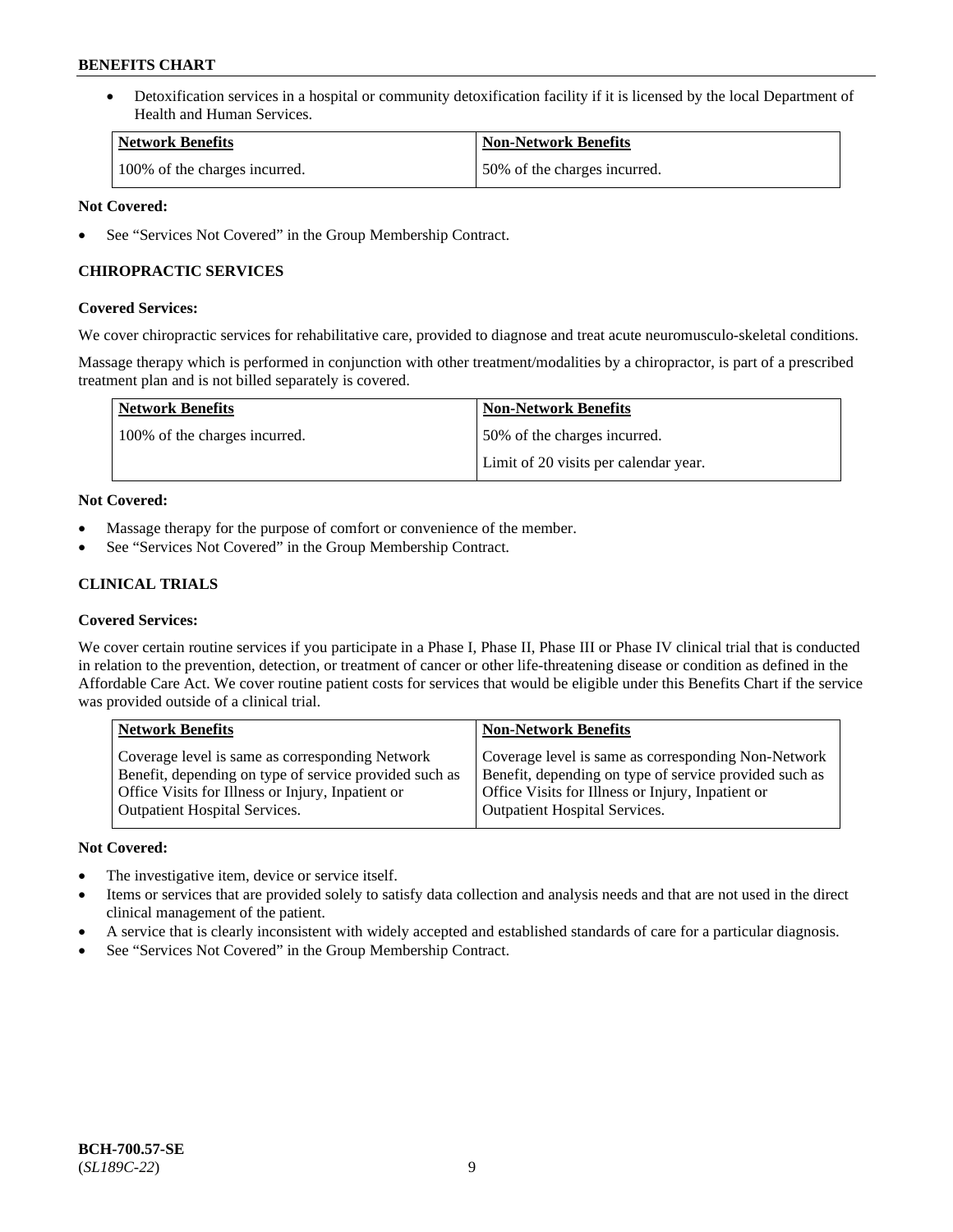# **DENTAL SERVICES**

### **Covered Services:**

We cover services as described below.

**Accidental dental services:** We cover dentally necessary services to treat and restore damage done to sound, natural, unrestored teeth as a result of an accidental injury. Coverage is for damage caused by external trauma to face and mouth only, not for cracked or broken teeth which result from biting or chewing. We cover restorations, root canals, crowns and replacement of teeth lost that are directly related to the accident in which the member was involved. We cover initial exams, xrays, and palliative treatment including extractions, and other oral surgical procedures directly related to the accident. Subsequent treatment must be initiated within the specified time-frame and must be directly related to the accident. We do not cover restoration and replacement of teeth that are not "sound and natural" at the time of the accident.

Full mouth rehabilitation to correct occlusion (bite) and malocclusion (misaligned teeth not due to the accident) are not covered.

When an implant-supported dental prosthetic treatment is pursued, the accidental dental benefit will be applied to the prosthetic procedure. Benefits are limited to the amount that would be paid toward the placement of a removable dental prosthetic appliance that could be used in the absence of implant treatment. Care must be provided or pre-authorized by a HealthPartners dentist.

| Network Benefits              | <b>Non-Network Benefits</b>  |
|-------------------------------|------------------------------|
| 100% of the charges incurred. | 50% of the charges incurred. |

For all accidental dental services, treatment and/or restoration must be initiated within six months of the date of the injury. Coverage is limited to the initial course of treatment and/or initial restoration. Services must be provided within twenty-four months of the date of injury to be covered.

### **Medical referral dental services**

**Medically necessary outpatient dental services:** We cover medically necessary outpatient dental services. Coverage is limited to dental services required for treatment of an underlying medical condition, e.g., removal of teeth to complete radiation treatment for cancer of the jaw, cysts and lesions.

| Network Benefits              | <b>Non-Network Benefits</b>  |
|-------------------------------|------------------------------|
| 100% of the charges incurred. | 50% of the charges incurred. |

**Medically necessary hospitalization and anesthesia for dental care:** We cover medically necessary hospitalization for dental care. This is limited to charges incurred by a member who: (1) is a child under age 5; (2) is severely disabled; (3) has a medical condition and requires hospitalization or general anesthesia for dental care treatment; or (4) is a child between age 5 and 12 and care in dental offices has been attempted unsuccessfully and usual methods of behavior modification have not been successful, or when extensive amounts of restorative care, exceeding four appointments, are required. Coverage is limited to facility and anesthesia charges. Oral surgeon/dentist professional fees are not covered.

| <b>Network Benefits</b>       | <b>Non-Network Benefits</b>  |
|-------------------------------|------------------------------|
| 100% of the charges incurred. | 50% of the charges incurred. |

**Medical complications of dental care:** We cover medical complications of dental care. Treatment must be medically necessary care and related to medical complications of non-covered dental care, including complications of the head, neck, or substructures.

| Network Benefits              | <b>Non-Network Benefits</b>  |
|-------------------------------|------------------------------|
| 100% of the charges incurred. | 50% of the charges incurred. |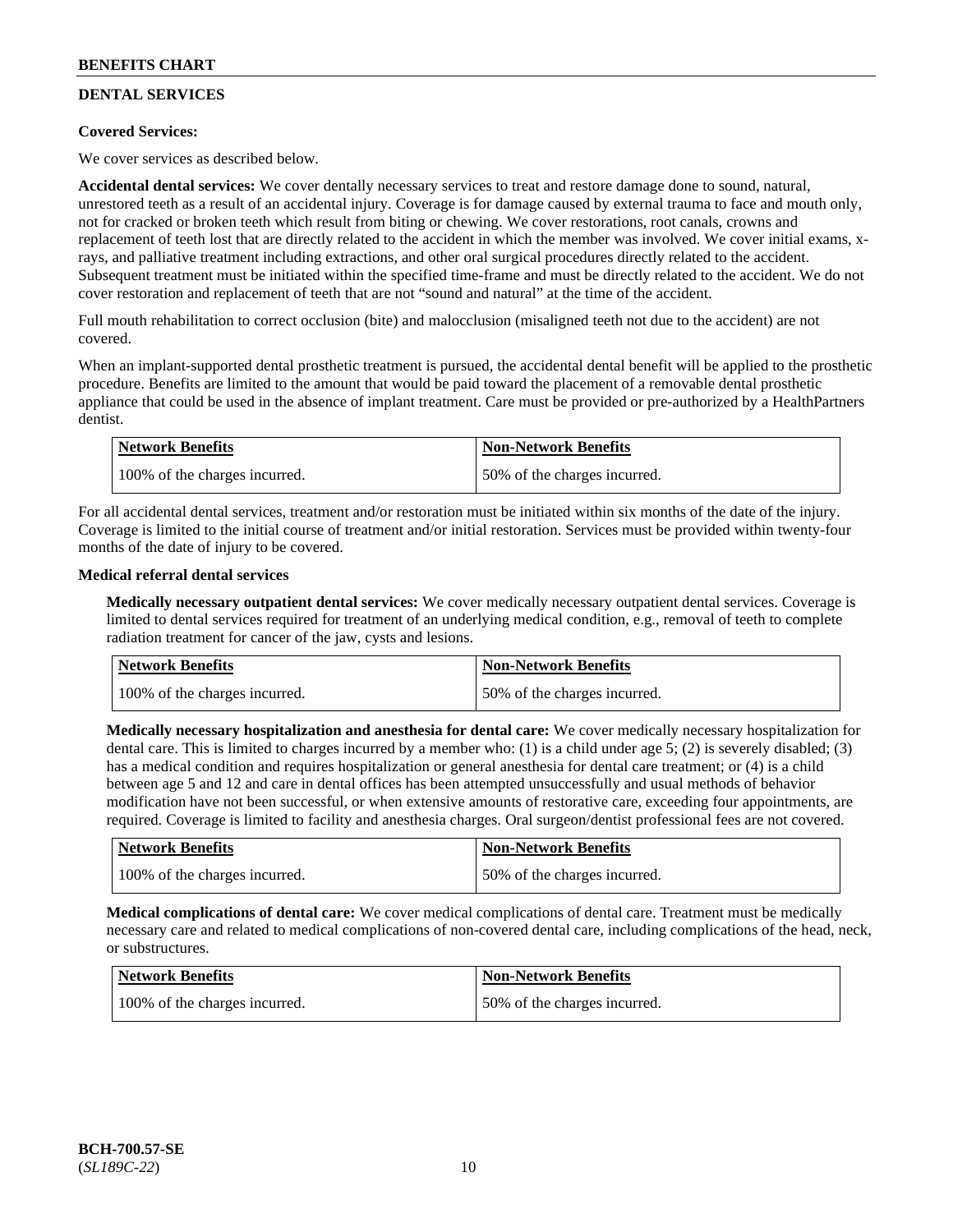**Oral surgery**: We cover oral surgery. Coverage is limited to treatment of medical conditions requiring oral surgery, such as treatment of oral neoplasm, non-dental cysts, fracture of the jaws, trauma of the mouth and jaws.

| <b>Network Benefits</b>       | <b>Non-Network Benefits</b>  |
|-------------------------------|------------------------------|
| 100% of the charges incurred. | 50% of the charges incurred. |

**Treatment of cleft lip and cleft palate:** We cover treatment of cleft lip and cleft palate of a dependent child to age 26, including orthodontic treatment and oral surgery directly related to the cleft. Benefits are limited to inpatient or outpatient expenses arising from medical and dental treatment that was scheduled or initiated prior to the dependent turning age 19. Dental services that are not required for the treatment of cleft lip or cleft palate are not covered. If a dependent child covered under this Contract is also covered under a dental plan which includes orthodontic services, that dental plan shall be considered primary for the necessary orthodontic services. Oral appliances are subject to the same copayment, conditions and limitations as durable medical equipment.

| <b>Network Benefits</b>       | <b>Non-Network Benefits</b>  |
|-------------------------------|------------------------------|
| 100% of the charges incurred. | 50% of the charges incurred. |

**Treatment of temporomandibular disorder (TMD) and craniomandibular disorder (CMD):** We cover surgical and nonsurgical treatment of temporomandibular disorder (TMD) and craniomandibular disorder (CMD), which is medically necessary care. Dental services which are not required to directly treat TMD or CMD are not covered.

| Network Benefits              | <b>Non-Network Benefits</b>  |
|-------------------------------|------------------------------|
| 100% of the charges incurred. | 50% of the charges incurred. |

### **Not Covered:**

- Dental treatment, procedures or services not listed in this Benefits Chart.
- Accident related dental services if treatment is (1) provided to teeth which are not sound and natural, (2) to teeth which have been restored, (3) initiated beyond six months from the date of the injury, (4) received beyond the initial treatment or restoration or (5) received beyond twenty-four months from the date of injury.
- Oral surgery to remove wisdom teeth.
- Orthognathic treatment or procedures and all related services, unless it is required to treat TMD or CMD and it meets our medical coverage criteria.
- See "Services Not Covered" in the Group Membership Contract.

### **DIABETES AND HYPERTENSION DISEASE MANAGEMENT PROGRAM**

#### **Covered Services:**

If you meet criteria for coverage, you may qualify for the Diabetes and/or Hypertension Disease Management Program.

The program covers group health coaching which focuses on weight loss, exercise, behavior modification and health education through Omada Health.

| <b>Network Benefits</b>                                     | <b>Non-Network Benefits</b> |
|-------------------------------------------------------------|-----------------------------|
| 100% of the charges incurred.<br>Deductible does not apply. | Not applicable.             |

#### **Not Covered:**

See "Services Not Covered" in the Group Membership Contract.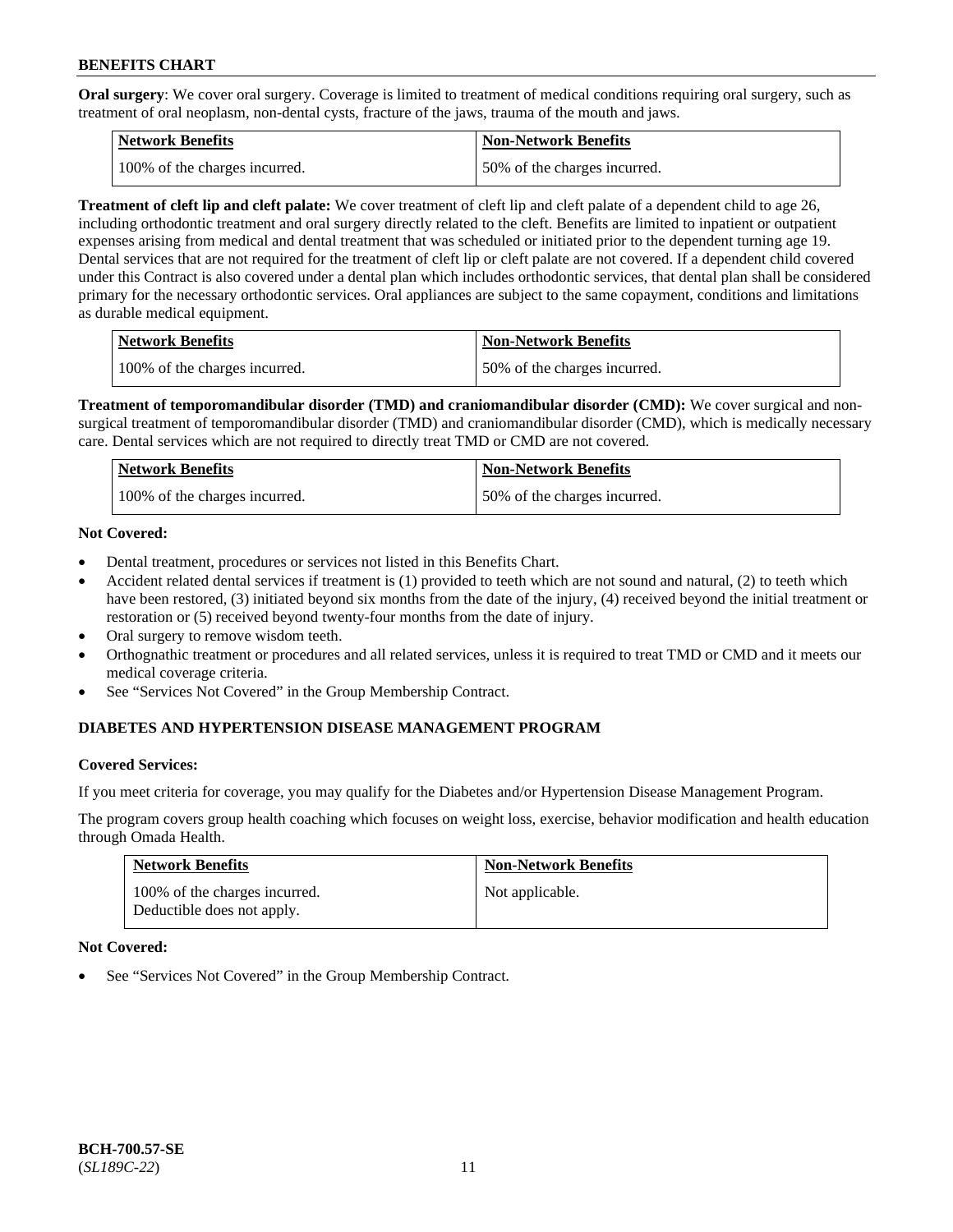# **DIABETIC EQUIPMENT AND SUPPLIES**

#### **Covered Services:**

We cover physician prescribed medically appropriate and necessary drugs and supplies used in the management and treatment of diabetes for members with gestational, Type I or Type II diabetes including durable diabetic equipment and disposable supplies, as described below.

Certain items are only covered if your condition meets our coverage criteria and obtained through an authorized vendor. For more information on what we cover and any prior authorization requirements, call Member Services or log on to your "*my*HealthPartners" account at [healthpartners.com.](http://www.healthpartners.com/)

Insulin and medications for diabetes are covered as outpatient drugs under the "Prescription Drug Services" section.

**Pumps and Pump Supplies.** These include diabetic insulin pumps, diabetic infusion pumps and infusion pump supplies such as infusion sets, tubing, connectors and syringe reservoirs.

| <b>Network Benefits</b>                                                                 | <b>Non-Network Benefits</b>  |
|-----------------------------------------------------------------------------------------|------------------------------|
| Pumps received at a pharmacy:<br>100% of the charges incurred.                          | 50% of the charges incurred. |
| Pumps received from a non-pharmacy approved<br>vendor:<br>100% of the charges incurred. |                              |

### **All other durable equipment and diabetic supplies**

Durable Diabetic Equipment and Supplies. These include continuous glucose monitoring system (CGMS), transmitter, sensors and receivers, diabetic blood glucose monitors and control/calibrating solutions (for checking accuracy or testing equipment and test strips).

Disposable Diabetic Supplies. These are one-time use supplies, including syringes, lancets, lancet devices, blood and urine ketone test strips, and needles.

Certain diabetic supplies and equipment must be purchased at a pharmacy.

| <b>Network Benefits</b>                                                                                               | <b>Non-Network Benefits</b>  |
|-----------------------------------------------------------------------------------------------------------------------|------------------------------|
| If received through a pharmacy:<br>100% of the charges incurred.                                                      | 50% of the charges incurred. |
| If received through a non-pharmacy provider:<br>100% of the charges incurred if purchased from an<br>approved vendor. |                              |

#### **Limitations:**

- No more than a 93-day supply of diabetic supplies is covered and dispensed at a time.
- We require that certain diabetic supplies and equipment be purchased at a pharmacy.
- Diabetic supplies and equipment are limited to certain models and brands.
- Durable medical equipment and supplies must be obtained from or repaired by approved vendors.
- Covered services and supplies are based on established medical policies which are subject to periodic review and modification by the medical directors. Our coverage policy for diabetic supplies includes information on our required models and brands. These medical policies (medical coverage criteria) are available by calling Member Services or logging on to your "*my*HealthPartners" account at [healthpartners.com.](http://www.healthpartners.com/)

### **Not Covered:**

- Replacement or repair of any covered items, if the items are (i) damaged or destroyed by misuse, abuse or carelessness, (ii) lost; or (iii) stolen.
- Duplicate or similar items.
- Labor and related charges for repair of any covered items which are more than the cost of replacement by an approved vendor.

**BCH-700.57-SE** (*SL189C-22*) 12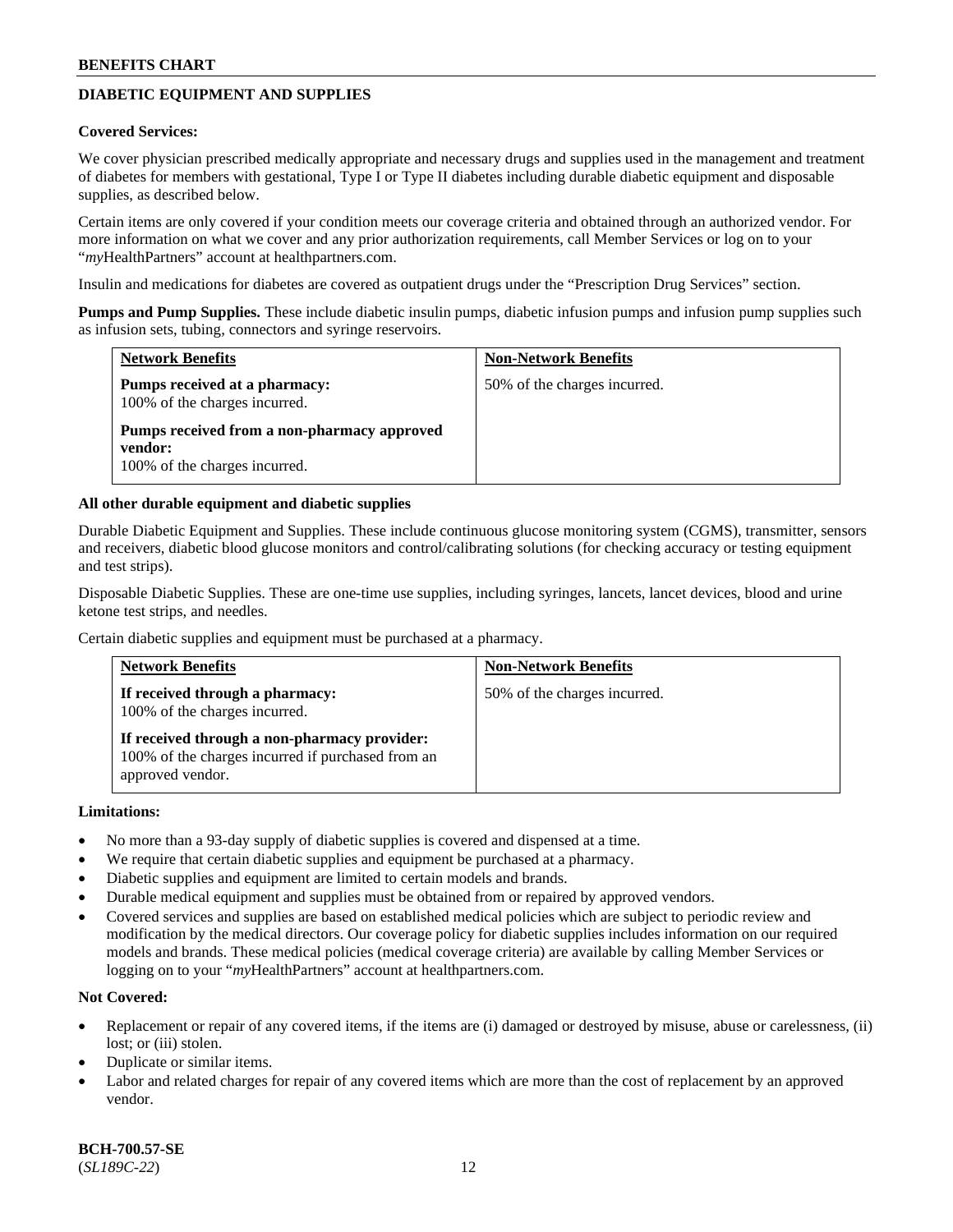- Batteries for monitors and equipment.
- Sales tax, mailing, delivery charges, service call charges.
- See "Services Not Covered" in the Group Membership Contract.

# **DIAGNOSTIC IMAGING SERVICES**

#### **Covered Services:**

We cover diagnostic imaging, when ordered by a provider and provided in a clinic or outpatient hospital facility.

For Network Benefits, non-emergent, scheduled outpatient Magnetic Resonance Imaging (MRI) and Computed Tomography (CT) must be provided at a designated facility. Your physician or facility will obtain or verify prior authorization for these services with HealthPartners, as needed.

We cover services provided in a clinic or outpatient hospital facility (to see the benefit level for inpatient hospital or skilled nursing facility services, see benefits under Inpatient Hospital and Skilled Nursing Facility Services).

#### **Outpatient magnetic resonance imaging (MRI) and computed tomography (CT)**

| Network Benefits              | <b>Non-Network Benefits</b>  |
|-------------------------------|------------------------------|
| 100% of the charges incurred. | 50% of the charges incurred. |

### **All other outpatient diagnostic imaging services for illness or injury**

#### **Services for illness or injury**

| Network Benefits              | <b>Non-Network Benefits</b>  |
|-------------------------------|------------------------------|
| 100% of the charges incurred. | 50% of the charges incurred. |

### **Preventive services (MRI/CT procedures are not considered preventive)**

Diagnostic imaging services associated with preventive services are covered at the benefit level shown in the "Preventive Services" section of this Benefits Chart.

#### **Not Covered:**

See "Services Not Covered" in the Group Membership Contract.

# **DURABLE MEDICAL EQUIPMENT, PROSTHETICS, ORTHOTICS, AND SUPPLIES**

#### **Covered Services:**

We cover equipment and services, as described below.

We cover durable medical equipment and services, prosthetics, orthotics and supplies, subject to the limitations below.

External hearing aids (including osseointegrated or bone anchored) for members age 18 or younger who have hearing loss that is not correctable by other covered procedures. Coverage is limited to one basic, standard hearing aid for each ear every three years. A basic hearing aid is defined as a hearing device that consists of a microphone, amplifier, volume control, battery and receiver. It does not include upgrades above and beyond the functionality of a basic hearing aid, including but not limited to hearing improvements for group settings, background noise, Bluetooth/remote control functionality, or extended warranties. Charges for upgrades above the cost of a basic, standard hearing aid are not covered.

Diabetic equipment and supplies are covered under the "Diabetic Equipment and Supplies" section.

### **Special dietary treatment for Phenylketonuria (PKU) if it meets our medical coverage criteria**

| <b>Network Benefits</b>       | Non-Network Benefits         |
|-------------------------------|------------------------------|
| 100% of the charges incurred. | 50% of the charges incurred. |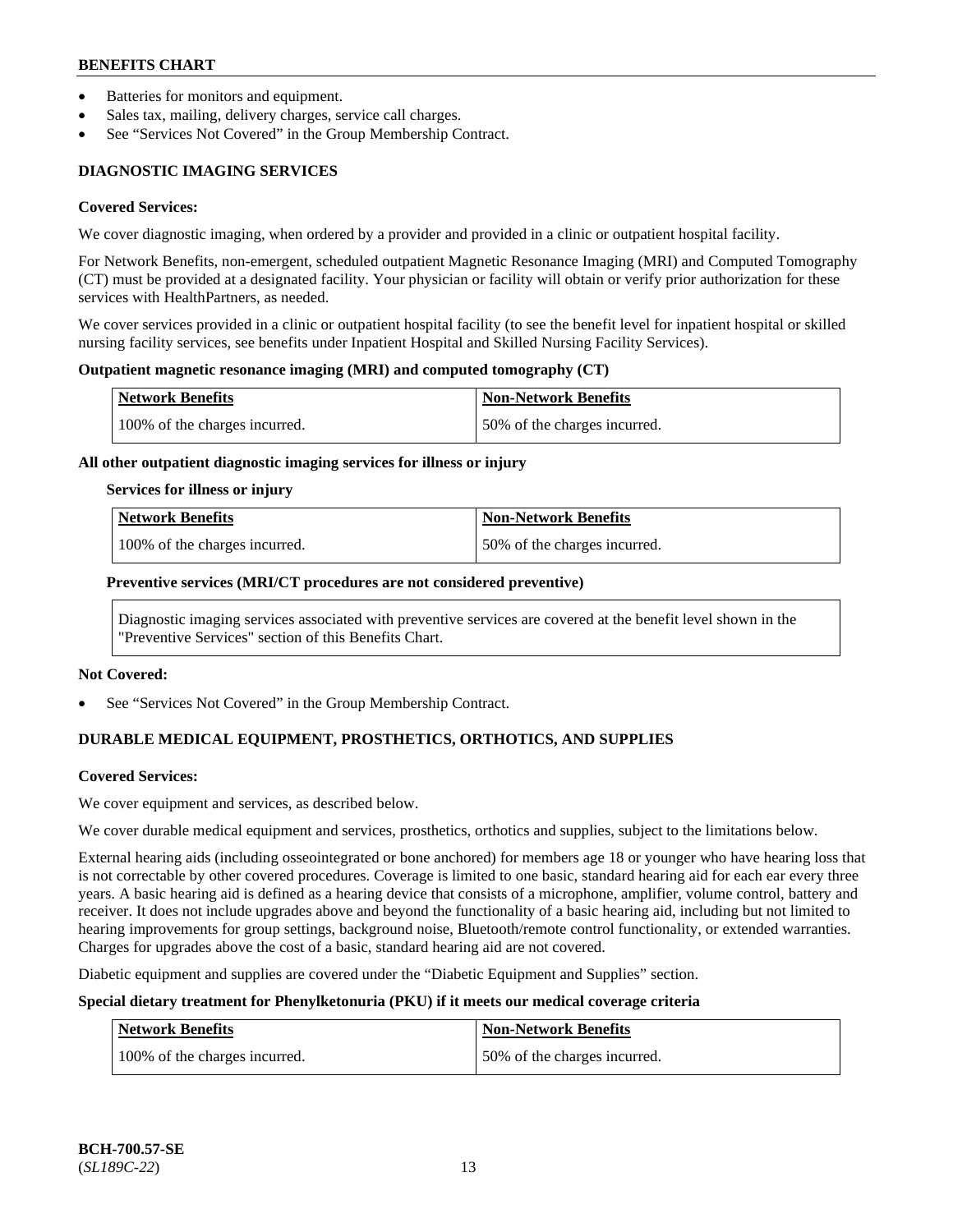### **Oral amino acid based elemental formula if it meets our medical coverage criteria**

| Network Benefits              | <b>Non-Network Benefits</b>  |
|-------------------------------|------------------------------|
| 100% of the charges incurred. | 50% of the charges incurred. |

### **All other durable medical equipment, prosthetics, orthotics and supplies**

| <b>Network Benefits</b>       | <b>Non-Network Benefits</b>  |
|-------------------------------|------------------------------|
| 100% of the charges incurred. | 50% of the charges incurred. |

### **Limitations:**

Coverage of durable medical equipment is limited by the following:

- Payment will not exceed the cost of an alternate piece of equipment or service that is effective and medically necessary.
- Wigs for hair loss resulting from alopecia areata are limited to one per calendar year.
- For prosthetic benefits, other than hair prostheses (i.e., wigs) for hair loss resulting from alopecia areata and oral appliances for cleft lip and cleft palate, payment will not exceed the cost of an alternate piece of equipment or service that is effective, medically necessary and enables members to conduct standard activities of daily living.
- We reserve the right to determine if an item will be approved for rental vs. purchase.
- Durable medical equipment and supplies must be obtained from or repaired by approved vendors.
- Covered services and supplies are based on established medical policies, which are subject to periodic review and modification by the medical or dental directors. Our coverage policy for diabetic supplies includes information on our required models and brands. These medical policies (medical coverage criteria) are available by calling Member Services or logging on to your "*my*HealthPartners" account a[t healthpartners.com.](https://www.healthpartners.com/hp/index.html)

### **Not Covered:**

Items that are not eligible for coverage include, but are not limited to:

- Replacement or repair of any covered items, if the items are (i) damaged or destroyed by misuse, abuse or carelessness, (ii) lost; or (iii) stolen.
- Duplicate or similar items.
- Labor and related charges for repair of any covered items which are more than the cost of replacement by an approved vendor.
- Sales tax, mailing, delivery charges, service call charges.
- Items that are primarily educational in nature or for hygiene, vocation, comfort, convenience or recreation.
- Communication aids or devices: equipment to create, replace or augment communication abilities including, but not limited to, speech processors, receivers, communication boards, or computer or electronic assisted communication.
- Hearing aids (implantable and external, including osseointegrated or bone anchored) and their fitting, except as specifically described in this Benefits Chart. This exclusion does not apply to cochlear implants.
- Eyeglasses, contact lenses and their fitting, measurement and adjustment, except as specifically described in this Benefits Chart.
- Hair prostheses (wigs), except as specifically described in this Benefits Chart.
- Household equipment which primarily has customary uses other than medical, such as, but not limited to, exercise cycles, air purifiers, central or unit air conditioners, water purifiers, non-allergenic pillows, mattresses or waterbeds.
- Household fixtures including, but not limited to, escalators or elevators, ramps, swimming pools and saunas.
- Modifications to the structure of the home including, but not limited to, wiring, plumbing or charges for installation of equipment.
- Vehicle, car or van modifications including, but not limited to, hand brakes, hydraulic lifts and car carrier.
- Rental equipment while owned equipment is being repaired by non-contracted vendors, beyond one month rental of medically necessary equipment.
- Other equipment and supplies, including but not limited to assistive devices, that we determine are not eligible for coverage.
- See "Services Not Covered" in the Group Membership Contract.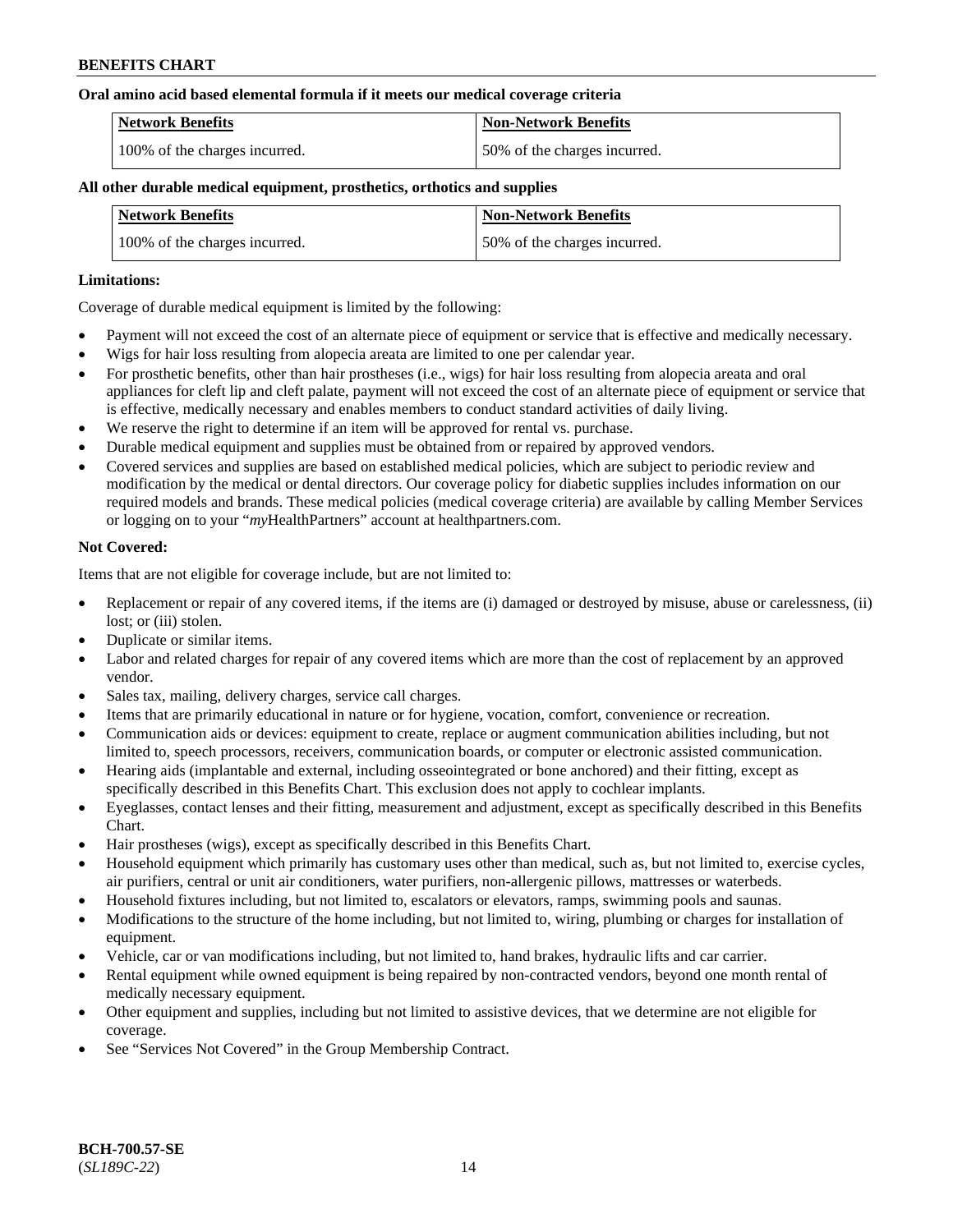# **EMERGENCY AND URGENTLY NEEDED CARE SERVICES**

### **Covered Services:**

We cover services for emergency care and urgently needed care if the services are otherwise eligible for coverage under this Benefits Chart.

**Urgently needed care.** These are services to treat an unforeseen illness or injury, which are required in order to prevent a serious deterioration in your health, and which cannot be delayed until the next available clinic or office hours.

#### **Urgently needed care at clinics**

| Network Benefits              | <b>Non-Network Benefits</b> |
|-------------------------------|-----------------------------|
| 100% of the charges incurred. | See Network Benefits.       |

**Emergency care.** These are services to treat: (1) the sudden, unexpected onset of illness or injury which, if left untreated or unattended until the next available clinic or office hours, would result in hospitalization, or (2) a condition requiring professional health services immediately necessary to preserve life or stabilize health. Emergency care includes emergency services as defined in Division BB, Title I, Section 102 of the Consolidated Appropriations Act of 2021. Emergency care also includes an immediate response service available on a 24-hour, seven-day-a-week basis for each child, or person, having a psychiatric crisis, a mental health crisis, or a mental health emergency.

When reviewing claims for coverage of emergency services, our medical director will take into consideration a reasonable layperson's belief that the circumstances required immediate medical care that could not wait until the next working day or next available clinic appointment. Emergency care also includes an immediate response service available on a 24-hour, sevenday-a-week basis for each child, or person, having a psychiatric crisis, a mental health crisis, or a mental health emergency.

### **Emergency care in a hospital emergency room, including professional services of a physician**

| <b>Network Benefits</b>       | <b>Non-Network Benefits</b> |
|-------------------------------|-----------------------------|
| 100% of the charges incurred. | See Network Benefits.       |

#### **Inpatient emergency care in a hospital**

| <b>Network Benefits</b>       | <b>Non-Network Benefits</b> |
|-------------------------------|-----------------------------|
| 100% of the charges incurred. | See Network Benefits.       |

### **Not Covered:**

See "Services Not Covered" in the Group Membership Contract.

### **GENE THERAPY**

### **Covered Services:**

We cover gene therapy treatment that meets our current medical coverage criteria.

| Network Benefits                                                                                                                                                                                        | <b>Non-Network Benefits</b> |
|---------------------------------------------------------------------------------------------------------------------------------------------------------------------------------------------------------|-----------------------------|
| Coverage level is same as corresponding Network<br>Benefit, depending on type of service provided, such as<br>Office Visits for Illness or Injury, Inpatient or<br><b>Outpatient Hospital Services.</b> | No Coverage.                |

#### **Limitations:**

- Gene therapy must be provided by a designated provider.
- Specific types of gene therapy are limited to therapies and conditions specified in our medical coverage criteria.

### **Not Covered:**

See "Services Not Covered" in the Group Membership Contract.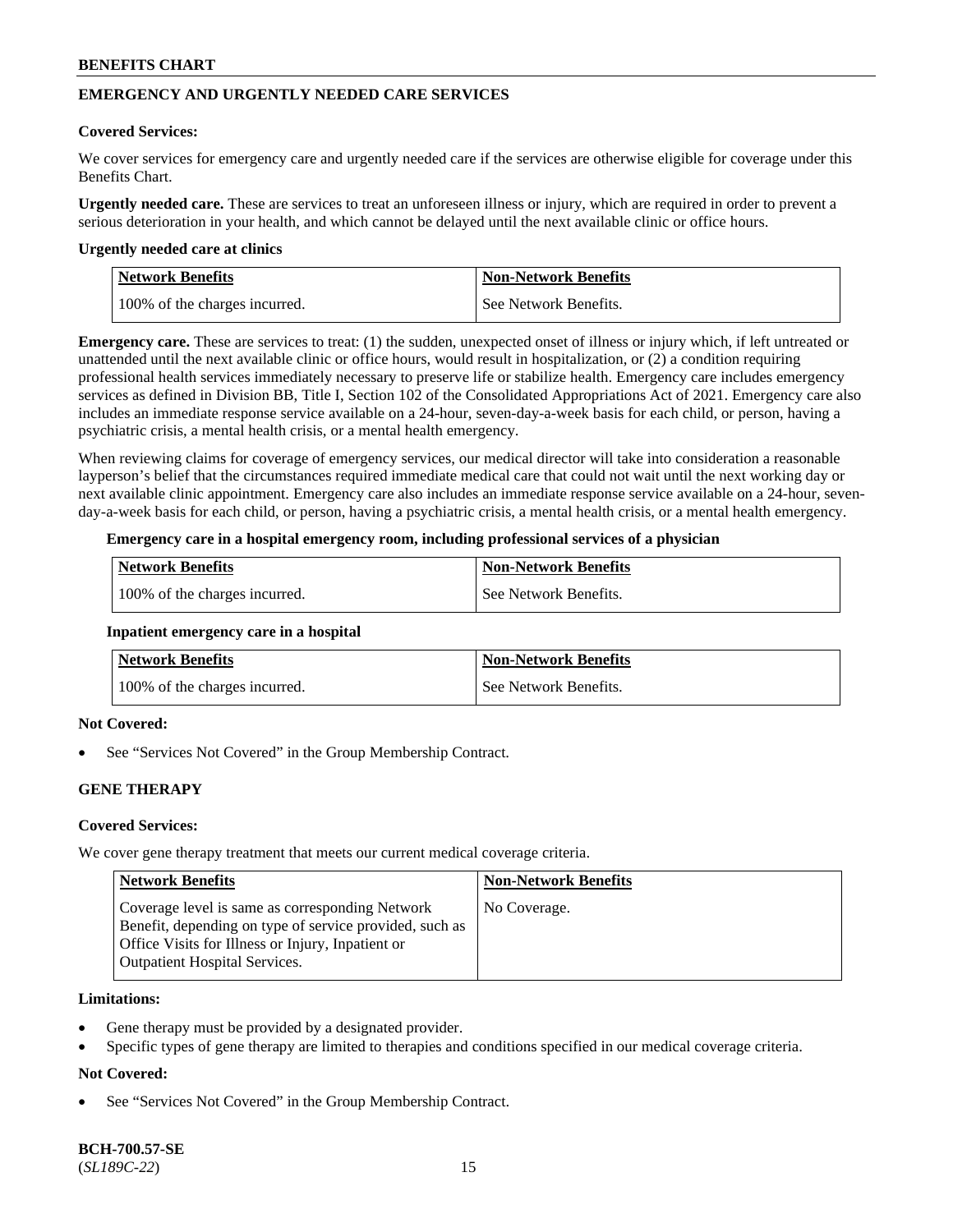# **HEALTH EDUCATION**

# **Covered Services:**

We cover education for preventive services and education for the management of chronic health problems (such as diabetes).

| <b>Network Benefits</b>                                     | <b>Non-Network Benefits</b>  |
|-------------------------------------------------------------|------------------------------|
| 100% of the charges incurred.<br>Deductible does not apply. | 50% of the charges incurred. |

### **Not Covered:**

See "Services Not Covered" in the Group Membership Contract.

# **HOME-BASED COMPREHENSIVE HEALTH RISK ASSESSMENT**

### **Covered Services:**

If you meet our criteria for coverage, you may qualify for our home-based comprehensive health risk assessment program. The program covers a health assessment with a designated nurse practitioner.

| Network Benefits                                            | <b>Non-Network Benefits</b> |
|-------------------------------------------------------------|-----------------------------|
| 100% of the charges incurred.<br>Deductible does not apply. | No Coverage.                |

# **Not Covered:**

See "Services Not Covered" in the Group Membership Contract.

# **HOME HEALTH SERVICES**

### **Covered Services:**

We cover skilled nursing services, physical therapy, occupational therapy, speech therapy, respiratory therapy and other therapeutic services, non-routine prenatal and postnatal services, routine postnatal well child visits (as described in the Medical Coverage Criteria), phototherapy services for newborns, home health aide services and other eligible home health services when provided in your home, if you are homebound (i.e., unable to leave home without considerable effort due to a medical condition. Lack of transportation does not constitute homebound status). For phototherapy services for newborns and high risk pre-natal services, supplies and equipment are included.

We cover total parenteral nutrition/intravenous ("TPN/IV") therapy, equipment, supplies and drugs in connection with IV therapy. IV line care kits are covered under Durable Medical Equipment.

You do not need to be homebound to receive total parenteral nutrition/intravenous ("TPN/IV") therapy.

We cover palliative care benefits. Palliative care includes symptom management, education and establishing goals of care. We waive the requirement that you be homebound for a limited number of home visits for palliative care (as shown in the Benefits Chart), if you have a life-threatening, non-curable condition which has a prognosis of survival of two years or less. Additional palliative care visits are eligible under the home health services benefit if you are homebound and meet all other requirements defined in this section.

Home health services are eligible and covered only when:

- medically necessary; and
- provided as rehabilitative care, terminal care or maternity care; and
- ordered by a physician, and included in the written home care plan.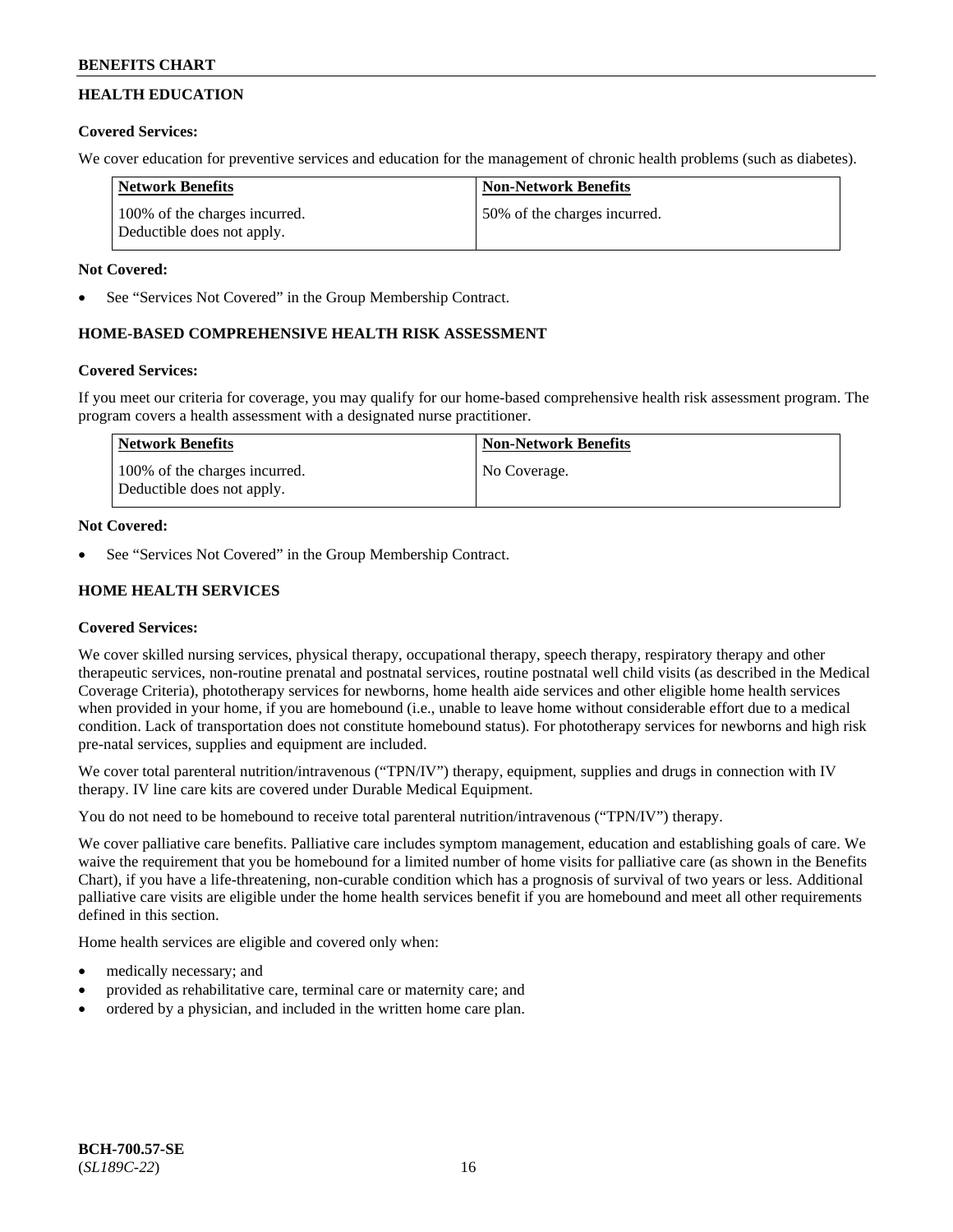**Physical therapy, occupational therapy, speech therapy, respiratory therapy, home health aide services and palliative care**

| <b>Network Benefits</b>       | <b>Non-Network Benefits</b>  |
|-------------------------------|------------------------------|
| 100% of the charges incurred. | 50% of the charges incurred. |

### **TPN/IV therapy, skilled nursing services, non-routine prenatal/postnatal services, and phototherapy**

| Network Benefits              | <b>Non-Network Benefits</b>  |
|-------------------------------|------------------------------|
| 100% of the charges incurred. | 50% of the charges incurred. |

Each 24-hour visit (or shifts of up to 24-hour visits) equals one visit and counts toward the Maximum visits for all other services shown below. Any visit that lasts less than 24 hours, regardless of the length of the visit, will count as one visit toward the Maximum visits for all other services shown below. All visits must be medically necessary and benefit eligible.

### **Routine postnatal well child visits**

| <b>Network Benefits</b>                                     | <b>Non-Network Benefits</b>  |
|-------------------------------------------------------------|------------------------------|
| 100% of the charges incurred.<br>Deductible does not apply. | 50% of the charges incurred. |

### **Maximum visits for palliative care**

If you are eligible to receive palliative care in the home and you are not homebound, there is a maximum of 12 visits per calendar year.

### **Maximum visits for all other services**

| <b>Network Benefits</b>       | <b>Non-Network Benefits</b>  |
|-------------------------------|------------------------------|
| 120 visits per calendar year. | 60 visits per calendar year. |

Each visit provided under the Network Benefits and Non-Network Benefits counts toward the maximums shown under all Maximum visits sections. The routine postnatal well child visit does not count toward the visit limit.

### **Limitations:**

- Home health services are not provided as a substitute for a primary caregiver in the home or as relief (respite) for a primary caregiver in the home. We will not reimburse family members or residents in your home for the above services.
- A service shall not be considered a skilled nursing service merely because it is performed by, or under the direct supervision of, a licensed nurse. Where a service (such as tracheotomy suctioning or ventilator monitoring) or like services, can be safely and effectively performed by a non-medical person (or self-administered), without the direct supervision of a licensed nurse, the service shall not be regarded as a skilled nursing service, whether or not a skilled nurse actually provides the service. The unavailability of a competent person to provide a non-skilled service shall not make it a skilled service when a skilled nurse provides it. Only the skilled nursing component of so-called "blended" services (i.e. services which include skilled and non-skilled components) are covered under this Benefits Chart.

#### **Not Covered:**

- Financial or legal counseling services.
- Housekeeping or meal services in your home.
- Private duty nursing services. This exclusion does not apply if covered person is also covered under Medical Assistance under 256B.0625, subdivision 7, with the exception of section 256B.0654 subdivision 4.
- Services provided by a family member or enrollee, or a resident in the enrollee's home.
- Vocational rehabilitation and recreational or educational therapy. Recreation therapy is therapy provided solely for the purpose of recreation, including but not limited to: (a) requests for physical therapy or occupational therapy to improve athletic ability, and (b) braces or guards to prevent sports injuries.
- See "Services Not Covered" in the Group Membership Contract.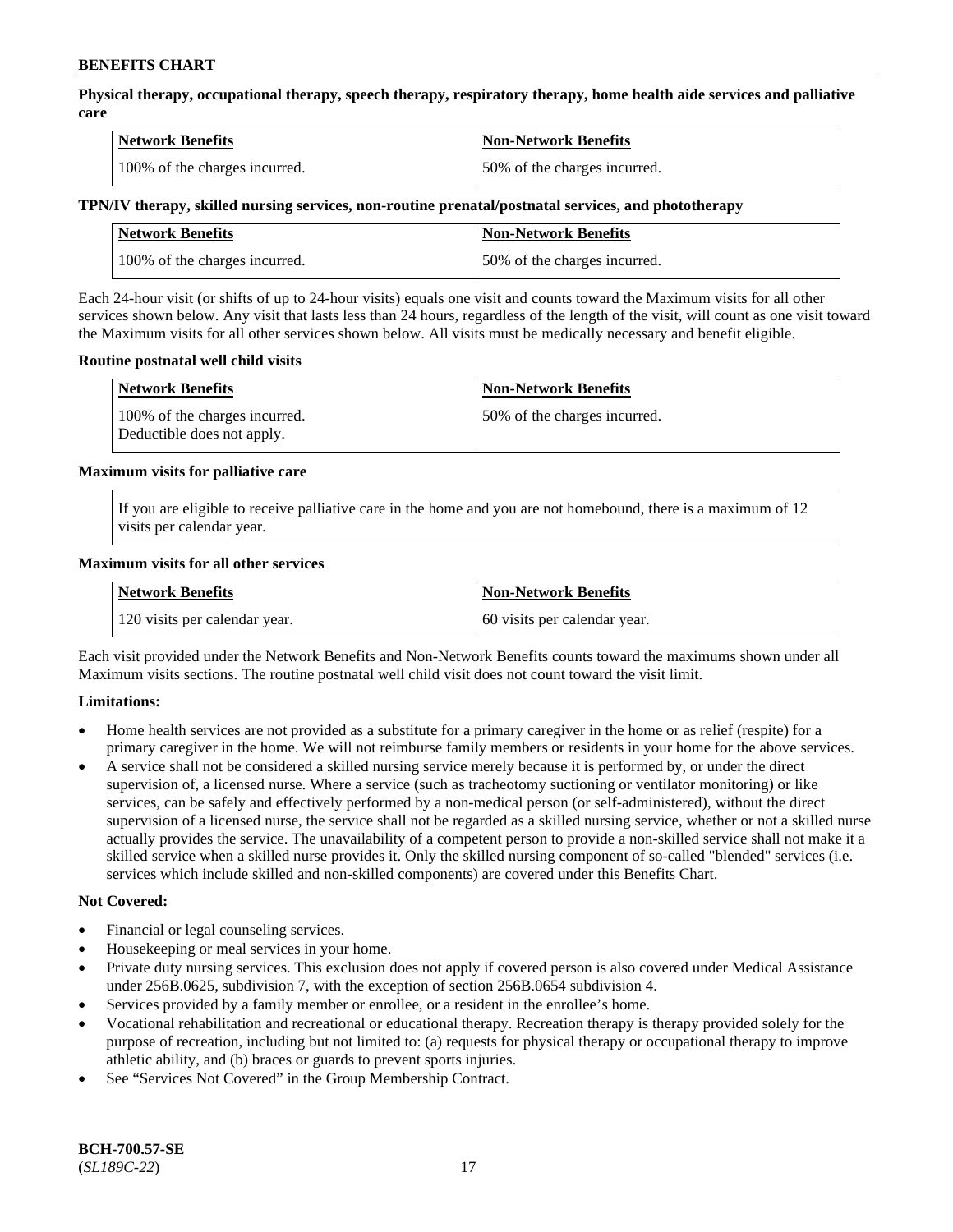# **HOME HOSPICE SERVICES**

### **Applicable Definitions:**

**Part-time.** This is up to two hours of service per day, more than two hours is considered continuous care.

**Continuous Care.** This is from two to twelve hours of service per day provided by a registered nurse, licensed practical nurse, or home health aide, during a period of crisis in order to maintain a terminally ill patient at home.

**Appropriate Facility.** This is a nursing home, hospice residence, or other inpatient facility.

**Custodial Care Related to Hospice Services.** This means providing assistance in the activities of daily living and the care needed by a terminally ill patient which can be provided by primary caregiver (i.e., family member or friend) who is responsible for the patient's home care.

### **Covered Services:**

**Home Hospice Program.** We cover the services described below if you are terminally ill and accepted as a home hospice program participant. You must meet the eligibility requirements of the program, and elect to receive services through the home hospice program. The services will be provided in your home, with inpatient care available when medically necessary as described below. If you elect to receive hospice services, you do so in lieu of curative treatment for your terminal illness for the period you are enrolled in the home hospice program.

**Eligibility:** In order to be eligible to be enrolled in the home hospice program, you must: (1) be a terminally ill patient (prognosis of six months or less); (2) have chosen a palliative treatment focus (i.e., emphasizing comfort and supportive services rather than treatment attempting to cure the disease or condition); and (3) continue to meet the terminally ill prognosis as reviewed by our medical director or his or her designee over the course of care. You may withdraw from the home hospice program at any time.

**Eligible Services:** Hospice services include the following services provided in accordance with an approved hospice treatment plan.

- Home Health Services:
	- o Part-time care provided in your home by an interdisciplinary hospice team (which may include a physician, nurse, social worker, and spiritual counselor) and medically necessary home health services are covered.
	- o One or more periods of continuous care in your home or in a setting which provides day care for pain or symptom management, when medically necessary, will be covered.
- Inpatient Services: We cover medically necessary inpatient services.
- Other Services:
	- o Respite care is covered for care in your home or in an appropriate facility, to give your primary caregivers (i.e., family members or friends) rest and/or relief when necessary in order to maintain a terminally ill patient at home.
	- o Medically necessary medications for pain and symptom management.
	- o Semi-electric hospital beds and other durable medical equipment are covered.
	- o Emergency and non-emergency care is covered.

| <b>Network Benefits</b>       | <b>Non-Network Benefits</b>  |
|-------------------------------|------------------------------|
| 100% of the charges incurred. | 50% of the charges incurred. |

Respite care is limited to 5 days per episode, and respite care and continuous care combined are limited to 30 days.

### **Not Covered:**

- Financial or legal counseling services.
- Housekeeping or meal services in your home.
- Custodial or maintenance care related to hospice services, whether provided in the home or in a nursing home.
- Any service not specifically described as covered services under this home hospice services benefits.
- Any services provided by members of your family or residents in your home.
- See "Services Not Covered" in the Group Membership Contract.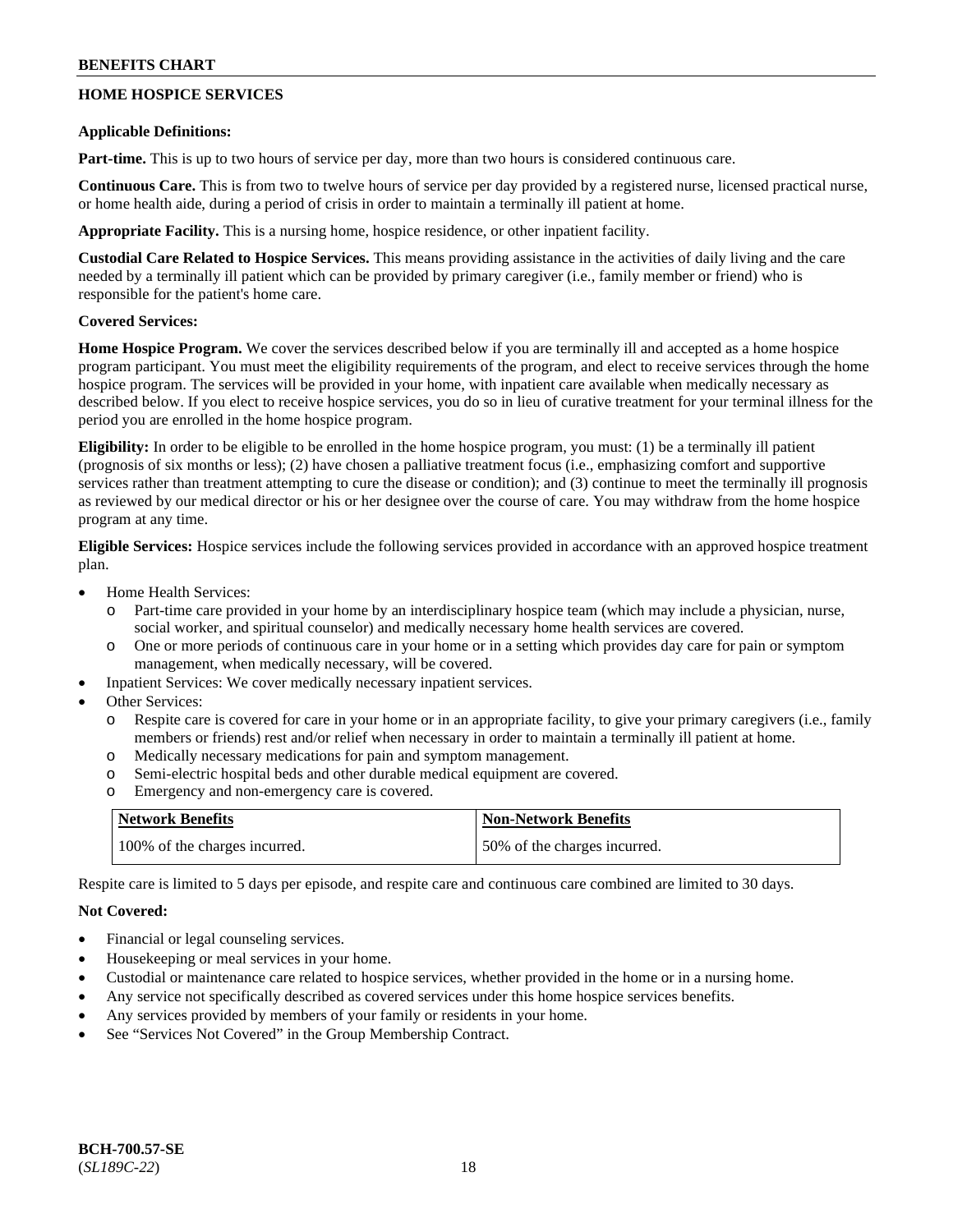# **HOSPITAL AND SKILLED NURSING FACILITY SERVICES**

### **Covered Services:**

We cover services as described below.

### **Medical or surgical hospital services**

**Inpatient hospital services:** We cover the following medical or surgical services, for the treatment of acute illness or injury, which require the level of care only provided in an acute care facility. These services must be authorized by a physician.

Inpatient hospital services include: room and board; the use of operating or maternity delivery rooms; intensive care facilities; newborn nursery facilities; general nursing care, anesthesia, laboratory and diagnostic imaging services, radiation therapy, physical therapy, prescription drugs or other medications administered during treatment, blood and blood products (unless replaced), and blood derivatives, and other diagnostic or treatment related hospital services; physician and other professional medical and surgical services provided while in the hospital, including gender confirmation surgery that meets medical coverage criteria.

We cover up to 120 hours of services provided by a private duty nurse or personal care assistant who has provided home care services to a ventilator-dependent patient, solely for the purpose of assuring adequate training of the hospital staff to communicate with that patient.

Services for items for personal convenience, such as television rental, are not covered.

We cover, following a vaginal delivery, a minimum of 48 hours of inpatient care for the mother and newborn child. We cover, following a caesarean section delivery, a minimum of 96 hours of inpatient care for the mother and newborn child. If the duration of inpatient care is less than these minimums, we also cover a minimum of one home visit by a registered nurse for post-delivery care, within four days of discharge of the mother and newborn child. Services provided by the registered nurse include, but are not limited to, parent education, assistance and training in breast and bottle feeding, and conducting any necessary and appropriate clinical tests. We shall not provide any compensation or other non-medical remuneration to encourage a mother and newborn to leave inpatient care before the duration minimums specified.

Group health plans and health insurance issuers generally may not, under Federal law, restrict benefits for any hospital length of stay in connection with childbirth for the mother of newborn child to less than 48 hours following a vaginal delivery, or less than 96 hours following a caesarean section. However, Federal law generally does not prohibit the mother's or newborn's attending provider, after consulting with the mother, from discharging the mother or her newborn earlier than 48 hours (or 96 hours as applicable). In any case plans and issuers may not, under Federal law, require that a provider obtain authorization from the plan or the insurance issuer for prescribing a length of stay not in excess of 48 hours (or 96 hours).

| <b>Network Benefits</b>       | <b>Non-Network Benefits</b>  |
|-------------------------------|------------------------------|
| 100% of the charges incurred. | 50% of the charges incurred. |

Each member's admission or confinement, including that of a newborn child, is separate and distinct from the admission or confinement of any other member.

**Outpatient hospital, ambulatory care or surgical facility services:** We cover the following medical and surgical services, for diagnosis or treatment of illness or injury on an outpatient basis. These services must be authorized by a physician.

Outpatient services include: use of operating rooms, maternity delivery rooms or other outpatient departments, rooms or facilities; and the following outpatient services: general nursing care, anesthesia, laboratory and diagnostic imaging services, radiation therapy, physical therapy, drugs administered during treatment, blood and blood products (unless replaced), and blood derivatives, and other diagnostic or treatment related outpatient services; physician and other professional medical and surgical services provided while an outpatient, including gender confirmation surgery that meets medical coverage criteria.

For Network Benefits, non-emergent, scheduled outpatient Magnetic Resonance Imaging (MRI) and Computed Tomography (CT) must be provided at a designated facility. Your physician and facility will obtain or verify authorization for these services with HealthPartners, as needed.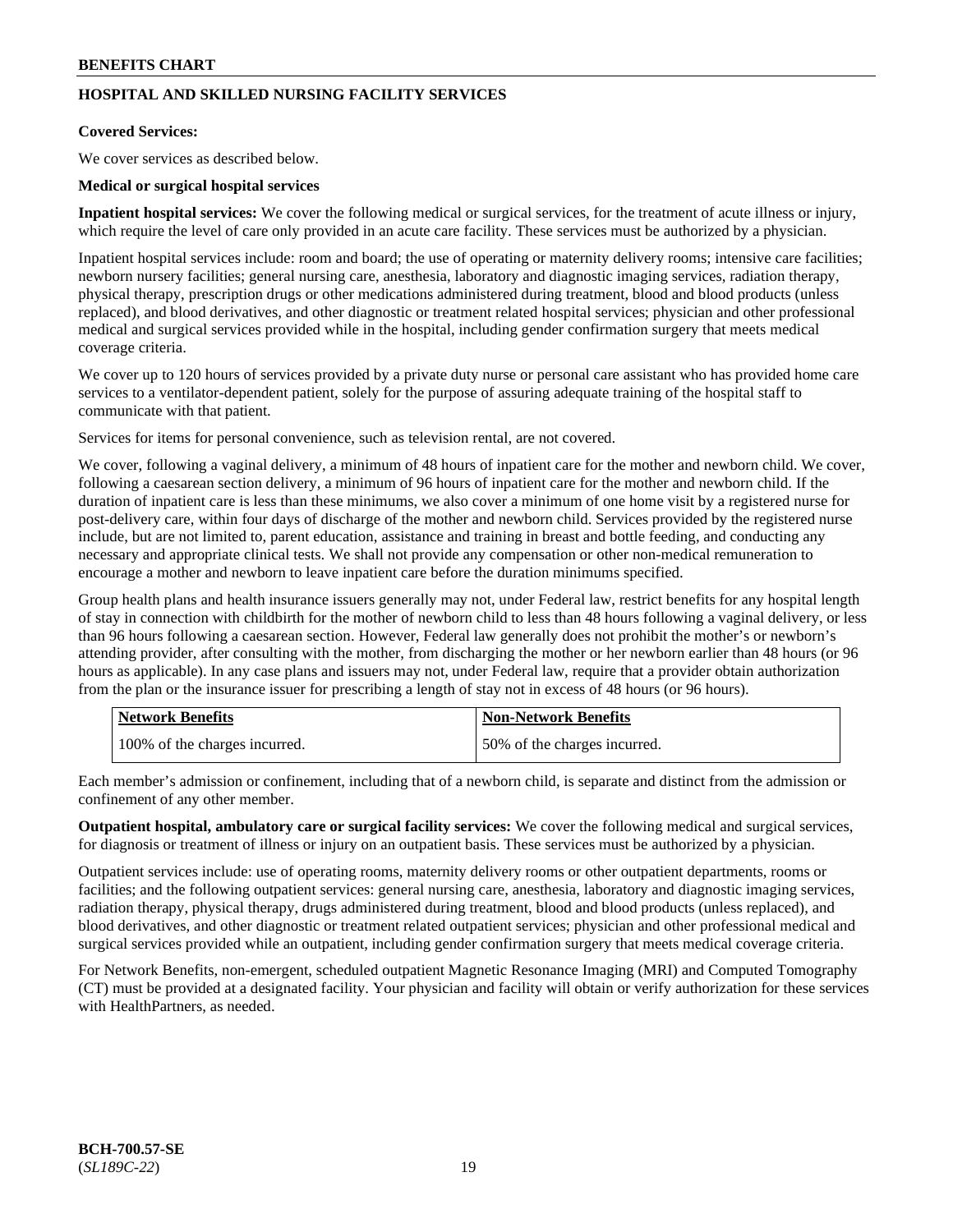To see the benefit level for diagnostic imaging services, laboratory services and physical therapy, see benefits under Diagnostic Imaging Services, Laboratory Services and Physical Therapy in this Benefits Chart.

| <b>Network Benefits</b>       | Non-Network Benefits         |
|-------------------------------|------------------------------|
| 100% of the charges incurred. | 50% of the charges incurred. |

### **Skilled nursing facility care**

We cover room and board, daily skilled nursing and related ancillary services for post-acute treatment and rehabilitative care of illness or injury that meets medical coverage criteria.

| Network Benefits                              | <b>Non-Network Benefits</b>                   |
|-----------------------------------------------|-----------------------------------------------|
| 100% of the charges incurred.                 | 150% of the charges incurred.                 |
| Limited to 120 day maximum per calendar year. | Limited to 120 day maximum per calendar year. |

Each day of services provided under the Network Benefits and Non-Network Benefits combined, counts toward the maximums shown above.

### **Not Covered:**

- Services for items for personal convenience, such as television rental.
- See "Services Not Covered" in the Group Membership Contract.

# **INFERTILITY DIAGNOSIS**

### **Covered Services:**

We cover the diagnosis of infertility. These services include diagnostic procedures and tests provided in connection with an infertility evaluation, office visits and consultations to diagnose infertility.

| <b>Network Benefits</b>       | <b>Non-Network Benefits</b> |
|-------------------------------|-----------------------------|
| 100% of the charges incurred. | See Network Benefits.       |

Coverage is limited to office visits and consultations to diagnose infertility. Treatment is not covered.

### **Not Covered:**

- Infertility/fertility treatment, including but not limited to, office visits, laboratory services and diagnostic imaging services and fertility drugs; reversal of sterilization; and sperm, ova or embryo acquisition, retrieval or storage; however, we do cover office visits and consultations to diagnose infertility.
- Services related to the establishment of surrogate pregnancy and fees for a surrogate. However, pregnancy and maternity services are covered for a member under this Benefits Chart, including a surrogate pregnancy.
- See "Services Not Covered" in the Group Membership Contract.

### **LABORATORY SERVICES**

#### **Covered Services:**

We cover laboratory tests when ordered by a provider and provided in a clinic or outpatient hospital facility.

To see the benefit level for inpatient hospital or skilled nursing facility services, see benefits under Inpatient Hospital and Skilled Nursing Facility Services in this Benefits Chart.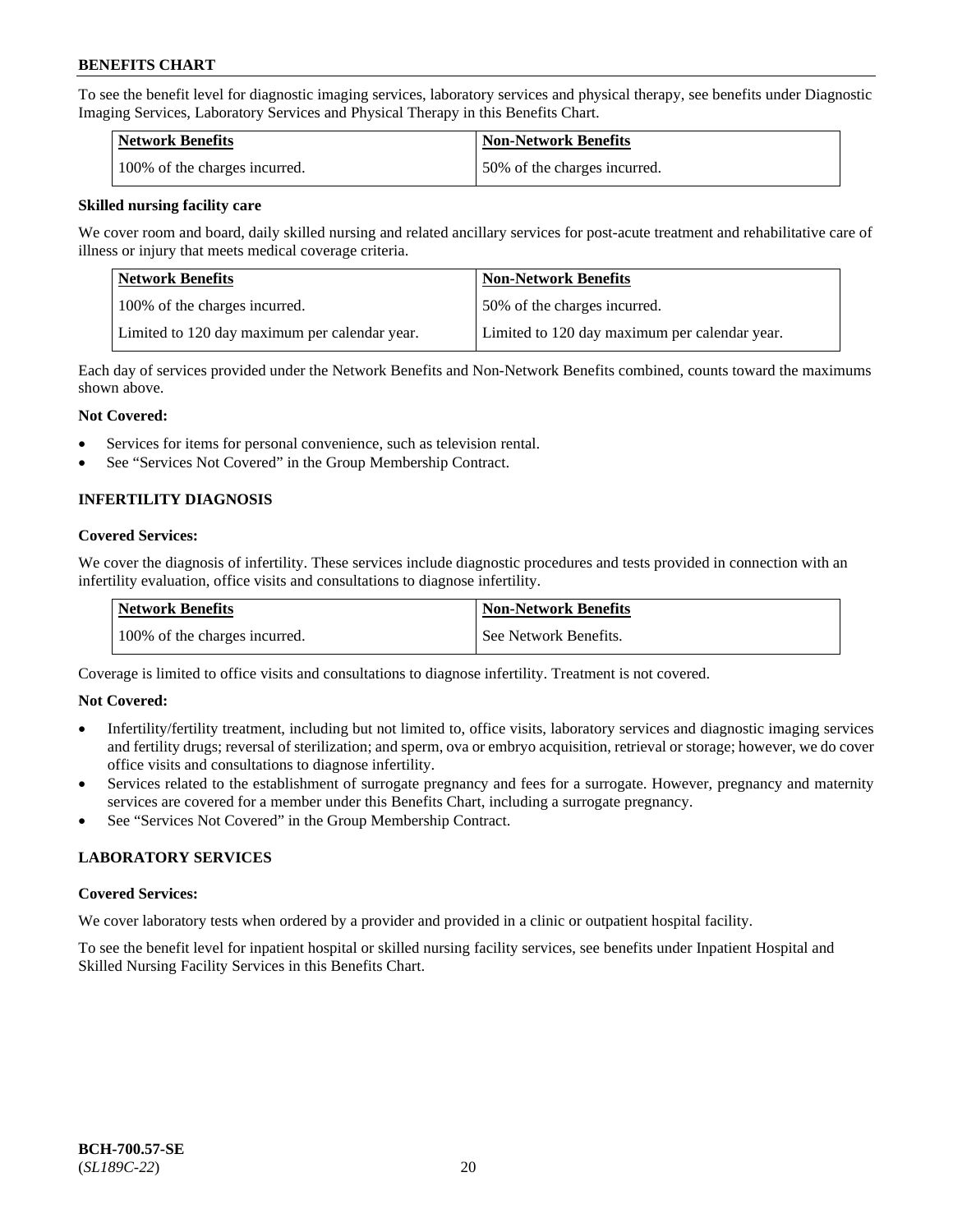**Prostate-specific antigen (PSA) testing.** We cover prostate cancer screening for men 40 years of age or over who are symptomatic or in a high-risk category and for all men 50 years of age or older.

| <b>Network Benefits</b>       | <b>Non-Network Benefits</b>   |
|-------------------------------|-------------------------------|
| 100% of the charges incurred. | 150% of the charges incurred. |

#### **All other laboratory services**

#### **Services for illness or injury**

| Network Benefits              | <b>Non-Network Benefits</b>  |
|-------------------------------|------------------------------|
| 100% of the charges incurred. | 50% of the charges incurred. |

### **Preventive services**

Laboratory services associated with preventive services are covered at the benefit level shown in the "Preventive Services" section of this Benefits Chart.

#### **Not Covered:**

See "Services Not Covered" in the Group Membership Contract.

### **LYME DISEASE SERVICES**

### **Covered Services:**

We cover services for the treatment of Lyme disease.

| <b>Network Benefits</b>                                | <b>Non-Network Benefits</b>                                  |
|--------------------------------------------------------|--------------------------------------------------------------|
| Coverage level is same as corresponding Network        | Coverage level is same as corresponding Non-Network          |
| Benefit, depending on type of service provided such as | Benefit, depending on type of service provided, such as      |
| Office Visits for Illness or Injury, Inpatient or      | Office Visits for Illness or Injury, Inpatient or Outpatient |
| <b>Outpatient Hospital Services.</b>                   | <b>Hospital Services.</b>                                    |

### **Not Covered:**

• See "Services Not Covered" in the Group Membership Contract.

### **MASTECTOMY RECONSTRUCTION BENEFIT**

#### **Covered Services:**

We cover reconstruction of the breast on which the mastectomy has been performed; surgery and reconstruction of the other breast to produce symmetrical appearance, and prostheses and physical complications of all stages of mastectomy, including lymphedemas.

| <b>Network Benefits</b>                                 | <b>Non-Network Benefits</b>                             |
|---------------------------------------------------------|---------------------------------------------------------|
| Coverage level is same as corresponding Network         | Coverage level is same as corresponding Non-Network     |
| Benefit, depending on type of service provided, such as | Benefit, depending on type of service provided, such as |
| Office Visits for Illness or Injury, Inpatient or       | Office Visits for Illness or Injury, Inpatient or       |
| <b>Outpatient Hospital Services.</b>                    | Outpatient Hospital Services.                           |

#### **Not Covered:**

• See "Services Not Covered" in the Group Membership Contract.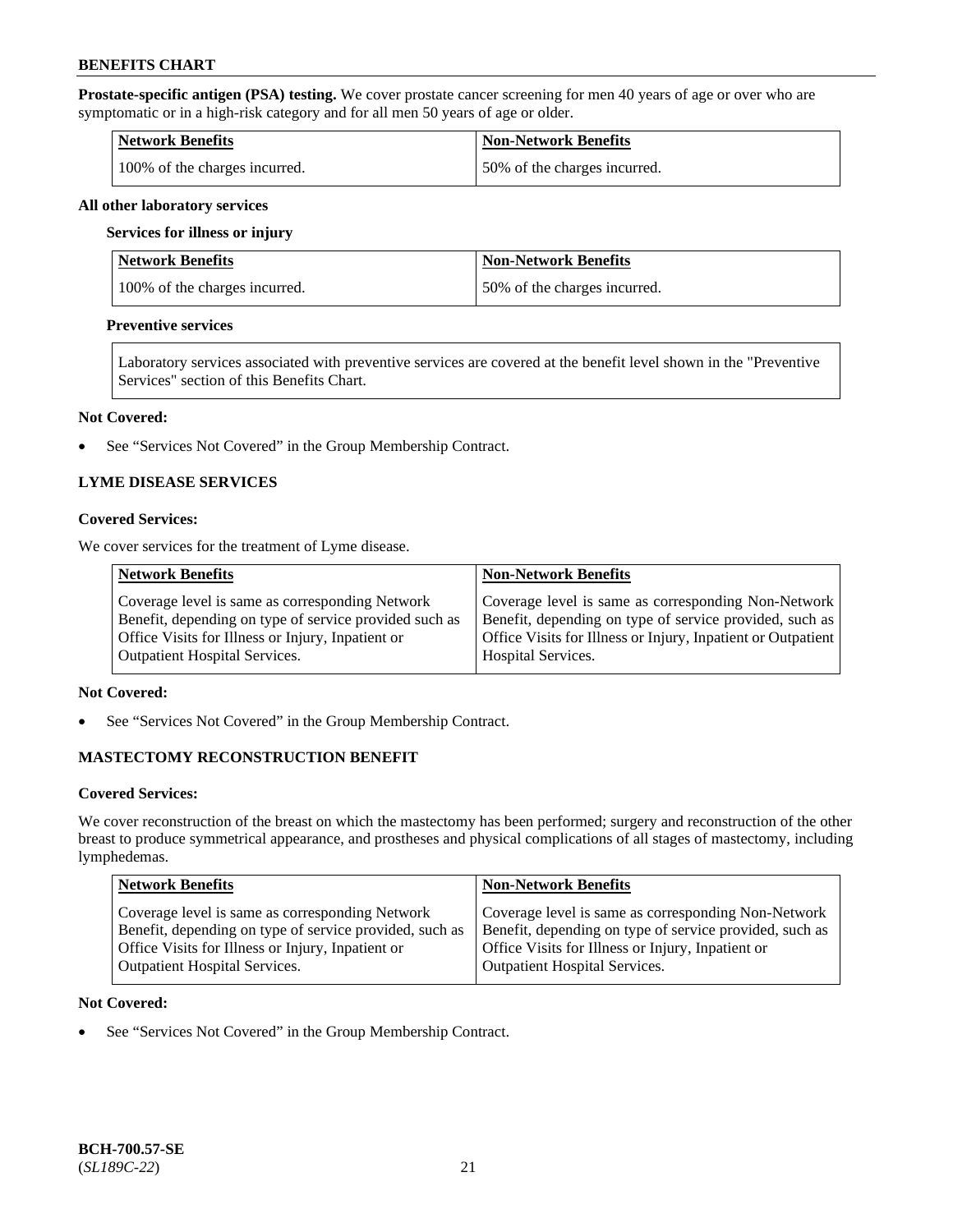# **MEDICATION THERAPY DISEASE MANAGEMENT PROGRAM**

### **Covered Services:**

If you meet our criteria for coverage, you may qualify for our Medication Therapy Disease Management Program.

The program covers consultations with a designated pharmacist.

Covered services are based on established medical policies, which are subject to periodic review and modification by the medical directors. These medical policies (medical coverage criteria) are available online at [healthpartners.com](https://www.healthpartners.com/hp/index.html) or by calling Member Services.

| Network Benefits                                            | <b>Non-Network Benefits</b> |
|-------------------------------------------------------------|-----------------------------|
| 100% of the charges incurred.<br>Deductible does not apply. | No Coverage.                |

### **Not Covered:**

See "Services Not Covered" in the Group Membership Contract.

# **OFFICE VISITS FOR ILLNESS OR INJURY**

### **Covered Services:**

We cover the following when medically necessary: professional medical and surgical services and related supplies, including biofeedback, of physicians and other health care providers; blood and blood products (unless replaced) and blood derivatives.

We cover diagnosis and treatment of illness or injury to the eyes. Where contact or eyeglass lenses are prescribed as medically necessary for the post-operative treatment of cataracts or for the treatment of aphakia, acute or chronic corneal pathology, or keratoconous, we cover the initial evaluation, lenses and fitting. Members must pay for lens replacement beyond the initial pair.

We also provide coverage for the initial physical evaluation of a child if it is ordered by a Minnesota juvenile court.

Services received via video, e-visit or telephone are covered under the "Telehealth/Telemedicine Services" section.

#### **Office Visits**

| Network Benefits              | <b>Non-Network Benefits</b>  |
|-------------------------------|------------------------------|
| 100% of the charges incurred. | 50% of the charges incurred. |

### **Convenience clinics**

| <b>Network Benefits</b>       | <b>Non-Network Benefits</b>  |
|-------------------------------|------------------------------|
| 100% of the charges incurred. | 50% of the charges incurred. |

#### **Injections administered in a physician's office, other than immunizations**

### **Allergy injections**

| Network Benefits              | <b>Non-Network Benefits</b>  |
|-------------------------------|------------------------------|
| 100% of the charges incurred. | 50% of the charges incurred. |

#### **All other injections**

| Network Benefits              | <b>Non-Network Benefits</b>  |
|-------------------------------|------------------------------|
| 100% of the charges incurred. | 50% of the charges incurred. |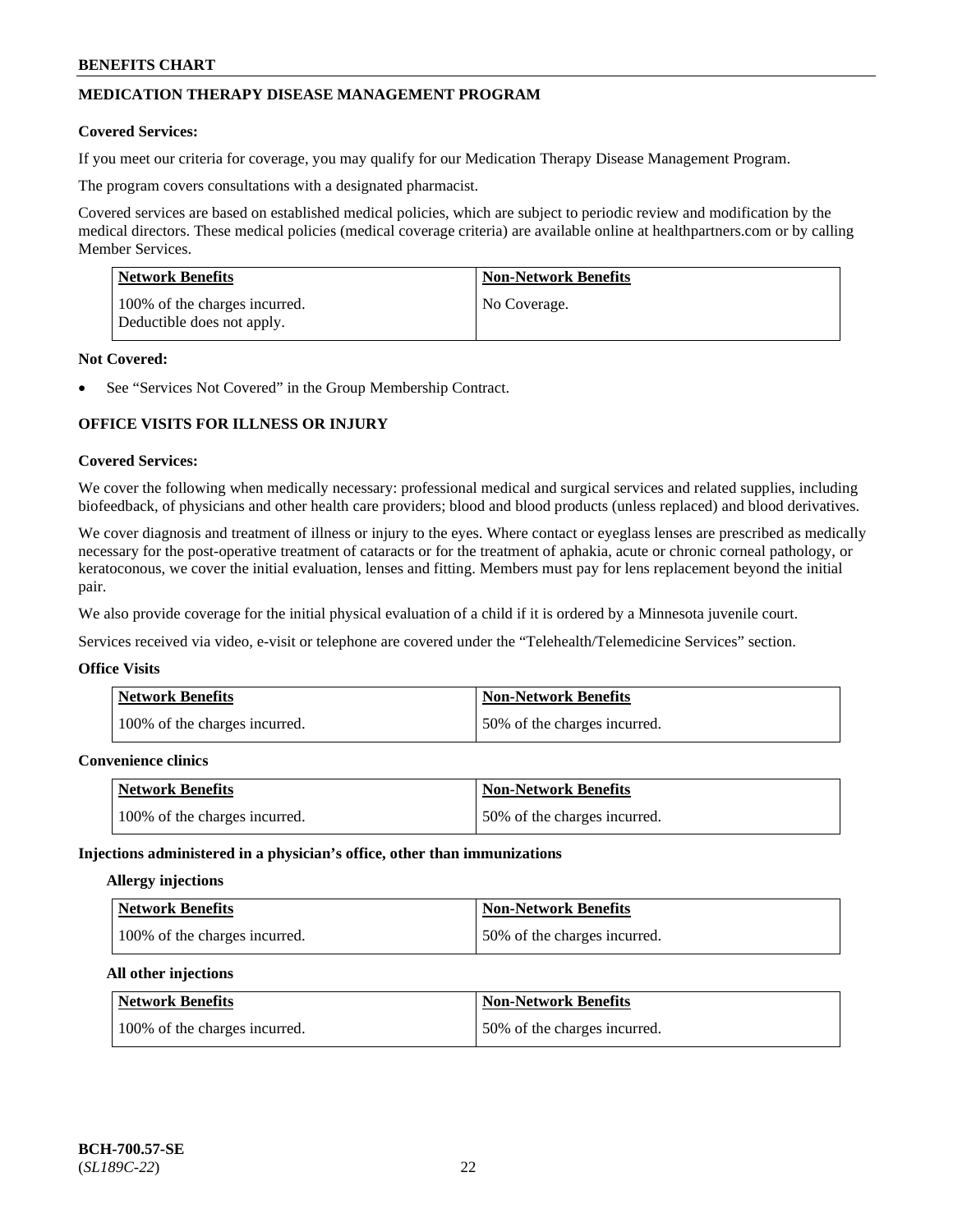### **Not Covered:**

- Court ordered treatment, except as described in this Benefits Chart under "Mental Health Services" and "Office Visits for Illness or Injury" or as otherwise required by law.
- See "Services Not Covered" in the Group Membership Contract.

### **PEDIATRIC AUTOIMMUNE NEUROPSYCHIATRIC DISORDERS ASSOCIATED WITH STREPTOCOCCAL INFECTIONS (PANDAS) AND PEDIATRIC ACUTE-ONSET NEUROPSYCHIATRIC SYNDROME (PANS) TREATMENT**

### **Definitions:**

**Pediatric acute-onset neuropsychiatric syndrome.** This means a class of acute-onset obsessive compulsive or tic disorders or other behavioral changes presenting in children and adolescents that are not otherwise explained by another known neurologic or medical disorder.

**Pediatric autoimmune neuropsychiatric disorders associated with streptococcal infections.** This means a condition in which a streptococcal infection in a child or adolescent causes the abrupt onset of clinically significant obsessions, compulsions, tics, or other neuropsychiatric symptoms or behavioral changes, or a relapsing and remitting course of symptom severity.

### **Covered Services:**

We cover treatment for pediatric autoimmune neuropsychiatric disorders associated with streptococcal infections (PANDAS) and for treatment for pediatric acute-onset neuropsychiatric syndrome (PANS). Treatments that must be covered under this section must be recommended by the member's licensed health care professional and include but are not limited to antibiotics, medication and behavioral therapies to manage neuropsychiatric symptoms, plasma exchange, and immunoglobulin.

| <b>Network Benefits</b>                                 | <b>Non-Network Benefits</b>                             |
|---------------------------------------------------------|---------------------------------------------------------|
| Coverage level is same as corresponding Network         | Coverage level is same as corresponding Non-Network     |
| Benefit, depending on type of service provided, such as | Benefit, depending on type of service provided, such as |
| Office Visits for Illness or Injury, Inpatient or       | Office Visits for Illness or Injury, Inpatient or       |
| <b>Outpatient Hospital Services.</b>                    | <b>Outpatient Hospital Services.</b>                    |

### **Not Covered:**

See "Services Not Covered" in the Group Membership Contract.

# **PEDIATRIC EYEWEAR**

#### **Covered Services:**

We cover pediatric eyewear for children.

Routine eye exams are covered under the "Preventive Services" section.

| <b>Network Benefits</b>       | Non-Network Benefits |
|-------------------------------|----------------------|
| 100% of the charges incurred. | No Coverage.         |

#### **Limitations:**

- Coverage under this provision will continue until the end of the month in which the child turns age 19.
- Limited to one of the following per calendar year:
	- o one pair of eyeglasses including one set of prescription lenses, frames from our designated eyewear collection, and antiscratch coating; or
		- o one pair of non-disposable contact lenses; or
	- o a one-year supply of disposable contact lenses
- Contact lens fittings are limited to two per calendar year.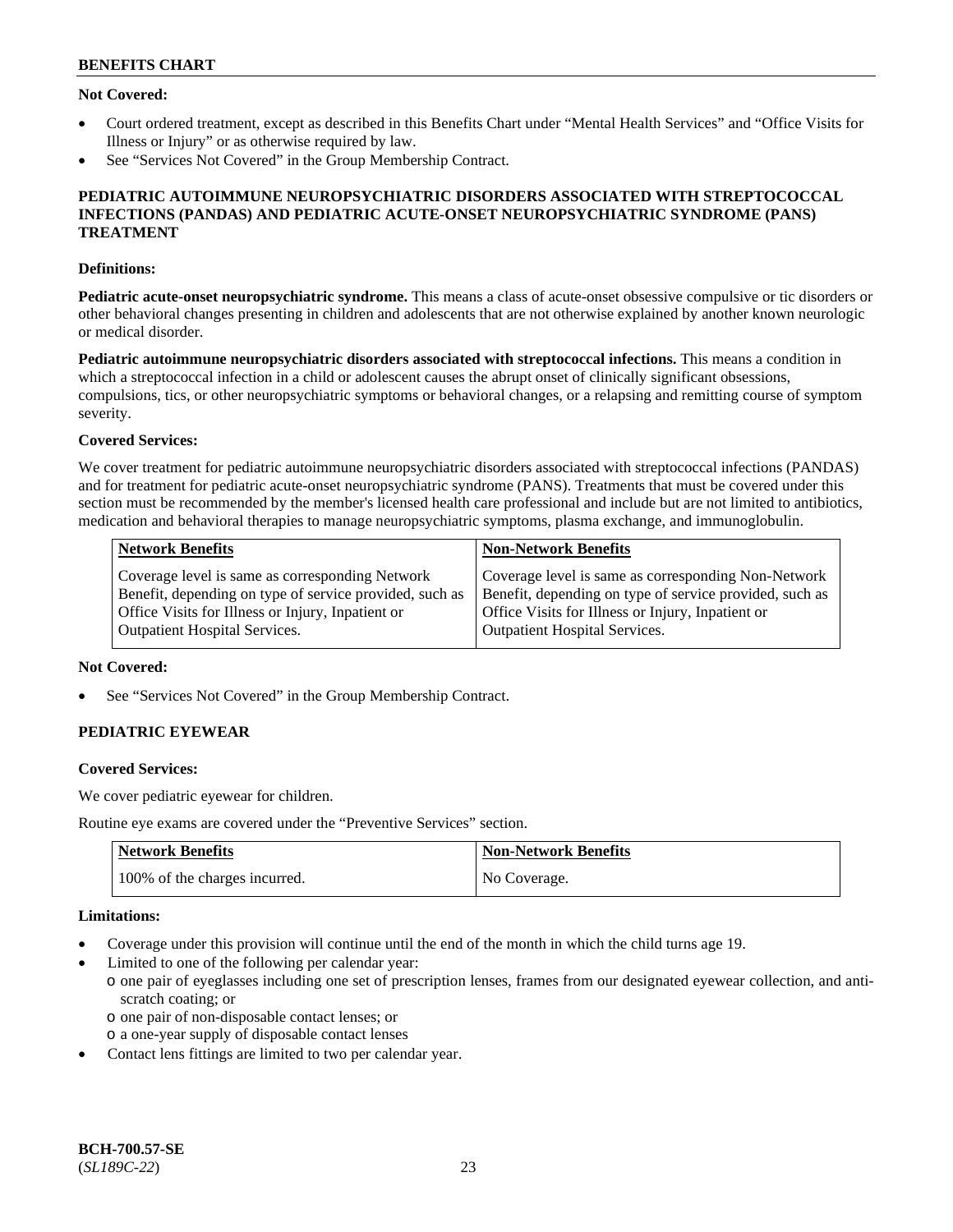# **Not Covered:**

- Frames that are not included in our designated eyewear collection. However, one pair of lenses will be covered if a member chooses frames outside the designated eyewear collection.
- More than one pair of lenses or frames or non-disposable contacts per calendar year, regardless of the reason. This includes replacement of eyeglasses or contact lenses due to loss, breakage, theft, or change in prescription.
- Safety glasses or goggles for sports or vocational reasons.
- Upgrades including, but not limited to, UV protection and no-line multifocal lenses.
- See "Services Not Covered" in the Group Membership Contract.

# **PHYSICAL THERAPY, OCCUPATIONAL THERAPY AND SPEECH THERAPY**

### **Covered Services:**

We cover the following physical therapy, occupational therapy and speech therapy services:

- rehabilitative care to correct the effects of illness or injury;
- habilitative care rendered for congenital, developmental or medical conditions which have significantly limited the successful initiation of normal speech and normal motor development.

Massage therapy which is performed in conjunction with other treatment/modalities by a physical occupational therapist, is part of a prescribed treatment plan and is not billed separately is covered.

We cover services provided in a clinic. We also cover physical therapy provided in an outpatient hospital facility. To see the benefit level for inpatient hospital or skilled nursing facility services, see benefits under Inpatient Hospital and Skilled Nursing Facility Services.

### **Rehabilitative care**

| <b>Network Benefits</b>       | <b>Non-Network Benefits</b>                                                               |
|-------------------------------|-------------------------------------------------------------------------------------------|
| 100% of the charges incurred. | 50% of the charges incurred.                                                              |
|                               | Physical and Occupational Therapy combined are<br>limited to 20 visits per calendar year. |
|                               | Speech Therapy is limited to 20 visits per calendar year.                                 |

### **Habilitative care**

| <b>Network Benefits</b>       | <b>Non-Network Benefits</b>                                                                       |
|-------------------------------|---------------------------------------------------------------------------------------------------|
| 100% of the charges incurred. | 50% of the charges incurred.                                                                      |
|                               | Physical, Occupational and Speech Therapy combined<br>are limited to 20 visits per calendar year. |

### **Not Covered:**

- Massage therapy for the purpose of comfort or convenience of the member.
- See "Services Not Covered" in the Group Membership Contract.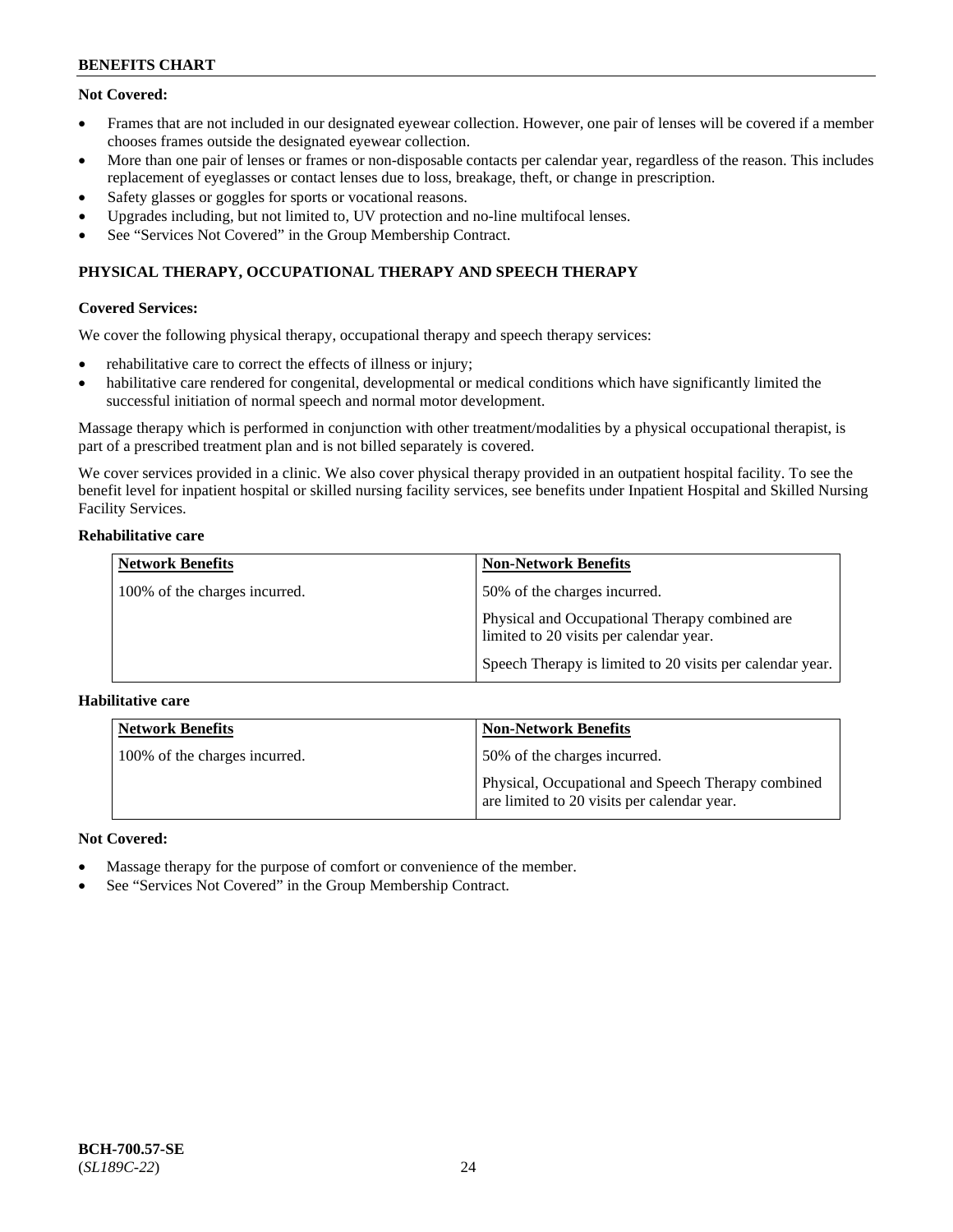# **PORT WINE STAIN REMOVAL SERVICES**

#### **Covered Services:**

We cover port wine stain removal services.

| <b>Network Benefits</b>                                | <b>Non-Network Benefits</b>                                  |
|--------------------------------------------------------|--------------------------------------------------------------|
| Coverage level is same as corresponding Network        | Coverage level is same as corresponding Non-Network          |
| Benefit, depending on type of service provided such as | Benefit, depending on type of service provided, such as      |
| Office Visits for Illness or Injury, Inpatient or      | Office Visits for Illness or Injury, Inpatient or Outpatient |
| <b>Outpatient Hospital Services.</b>                   | Hospital Services.                                           |

#### **Not Covered:**

See "Services Not Covered" in the Group Membership Contract.

### **PRE-DIABETES DISEASE MANAGEMENT PROGRAM**

#### **Covered Services:**

If you meet our criteria for coverage, you may qualify for the Pre-diabetes Disease Management Program through Omada Health. The program covers group health coaching which focuses on weight loss, exercise, behavior modification and health education at select locations determined by the plan.

| <b>Network Benefits</b>                                     | <b>Non-Network Benefits</b> |
|-------------------------------------------------------------|-----------------------------|
| 100% of the charges incurred.<br>Deductible does not apply. | Not applicable.             |

### **Not Covered:**

See "Services Not Covered" in the Group Membership Contract.

### **PRESCRIPTION DRUG SERVICES**

### **Covered Services:**

We cover prescription drugs and medications that can be self-administered or are administered in a physician's office. We cover off-label use of formulary drugs to treat cancer if the drug is recognized for the treatment of cancer in any authoritative compendia used by the Medicare program.

We cover orally administered anticancer drugs at the applicable benefit level under outpatient drugs below. We are in compliance with Minnesota Statute 62A.3075 because we do not cover orally administered anticancer drugs under our specialty drug benefit.

We will refill a prescription for eye drops covered under this Benefits Chart if the member requests a refill and original prescription specified that additional quantities would be needed, providing the refill request does not exceed the quantities needed, and the following conditions are met:

- If the member requests a 30-day refill supply, the request must be made between 21 and 30 days of the later of (a) the original date that the prescription was distributed to the member or (b) the date that the most recent refill was distributed to the member; or
- If the member requests a 90-day refill supply, the request must be made between 75 and 90 days of the later of (a) the original date that the prescription was distributed to the member or (b) the date that the most recent refill was distributed to the member.

A licensed pharmacist may prescribe and dispense self-administered hormonal contraceptives, nicotine replacement medications, and opiate antagonists for the treatment of an acute opiate overdose in accordance with section 151.37, subdivision 14, 15, or 16, under the same terms of coverage that would apply had the prescription drug been prescribed by a licensed physician, physician assistant, or advanced practice nurse practitioner. If the plan excludes coverage for selfadministered hormonal contraceptives, they will not be covered under this provision.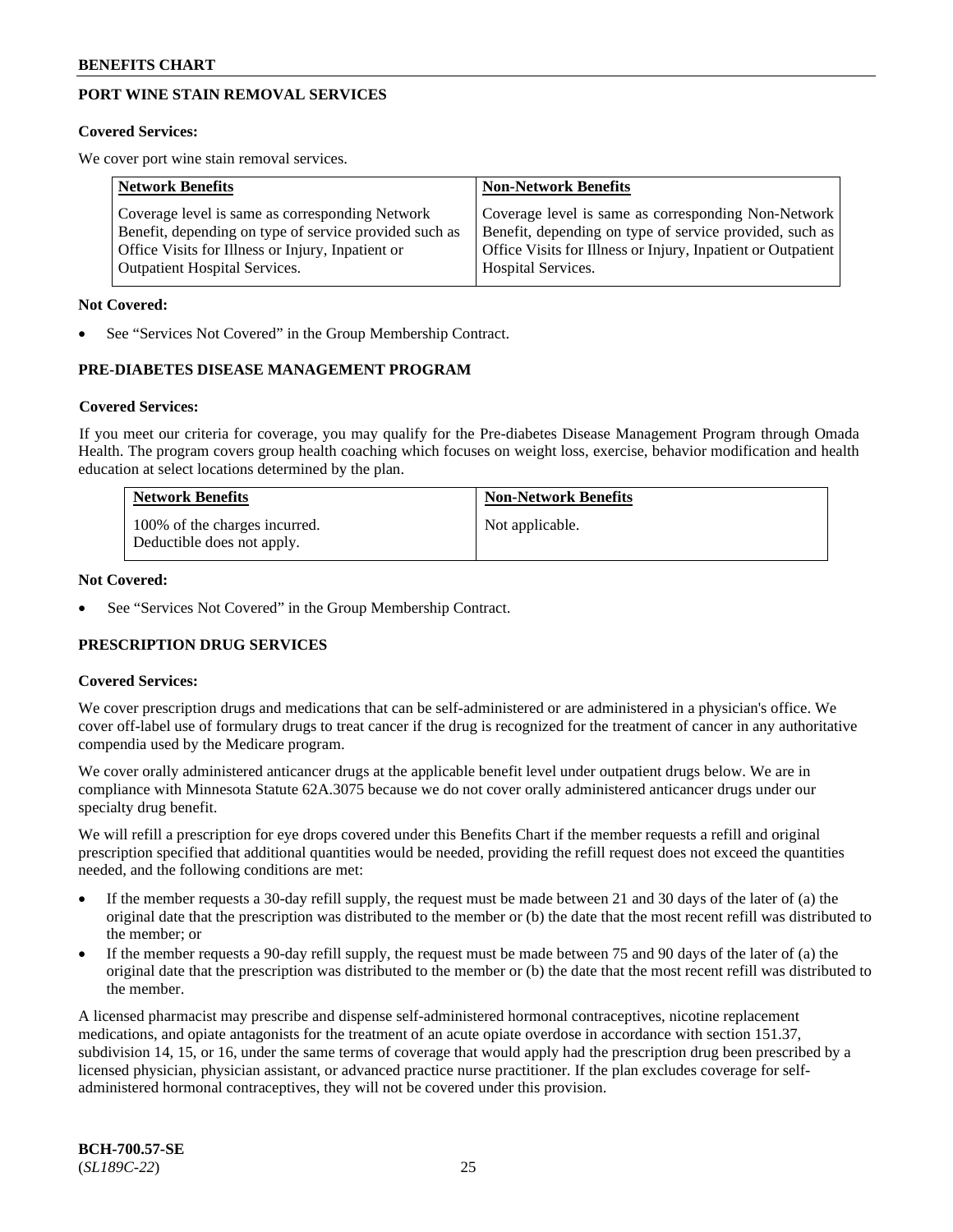**For Network Benefits, drugs and medications must be part of the formulary and obtained at a Network Pharmacy.**

**For Non-Network Benefits, drugs and medications must be part of the formulary.** 

**See the Formulary definition for information on the Formulary Exception Process available to you.**

**If a member copayment is required, you must pay one member copayment for each 31-day supply, or portion thereof, unless otherwise indicated below.**

### **Outpatient drugs (except as specified below)**

| <b>Network Benefits</b>                                                                                                                                      | <b>Non-Network Benefits</b>  |
|--------------------------------------------------------------------------------------------------------------------------------------------------------------|------------------------------|
| 100% of the charges incurred.                                                                                                                                | 50% of the charges incurred. |
| Formulary insulin is considered preventive and is not<br>subject to your deductible. In no event will your cost for<br>a formulary insulin drug exceed \$25. |                              |

**Cost-Sharing Limits for Insulin:** We are required to limit your cost-sharing on prescription insulin to no more than the net price of the prescription insulin drug. This requirement applies at the point of sale, including deductible payments and the costsharing amounts charged once the deductible is met.

**Cost-sharing.** This means a deductible payment, copayment, or coinsurance amount that you must pay for covered prescription insulin in accordance with the terms and conditions of this health plan.

**Net price.** This means our cost for prescription insulin, including any rebates or discounts received by or accrued directly or indirectly to us from a drug manufacturer or pharmacy benefit manager.

### **Mail order drugs**

| <b>Network Benefits</b>                                                                                                                                                                   | <b>Non-Network Benefits</b>                                                                                                |
|-------------------------------------------------------------------------------------------------------------------------------------------------------------------------------------------|----------------------------------------------------------------------------------------------------------------------------|
| For your convenience, you may also get up to a 93-day<br>supply of outpatient formulary prescription drugs that<br>can be self-administered through the designated mail<br>order service. | See Network Mail Order Drugs benefit.<br>Mail order drugs are only available through the<br>designated mail order service. |
| Specialty Drugs are not available through the mail order<br>service.                                                                                                                      |                                                                                                                            |

### **Specialty Drugs that are self-administered**

| <b>Network Benefits</b>                                                                                                                    | <b>Non-Network Benefits</b> |
|--------------------------------------------------------------------------------------------------------------------------------------------|-----------------------------|
| 100% of the charges incurred.                                                                                                              | No Coverage.                |
| For Network Benefits, specialty drugs are limited to<br>drugs on the specialty drug list and must be obtained<br>from a designated vendor. |                             |

### **Drugs for the treatment of growth deficiency**

| <b>Network Benefits</b>                                                                                                                            | <b>Non-Network Benefits</b>  |
|----------------------------------------------------------------------------------------------------------------------------------------------------|------------------------------|
| 100% of the charges incurred.                                                                                                                      | 50% of the charges incurred. |
| For Network Benefits, growth deficiency drugs are<br>limited to drugs on the specialty drug list and must be<br>obtained from a designated vendor. |                              |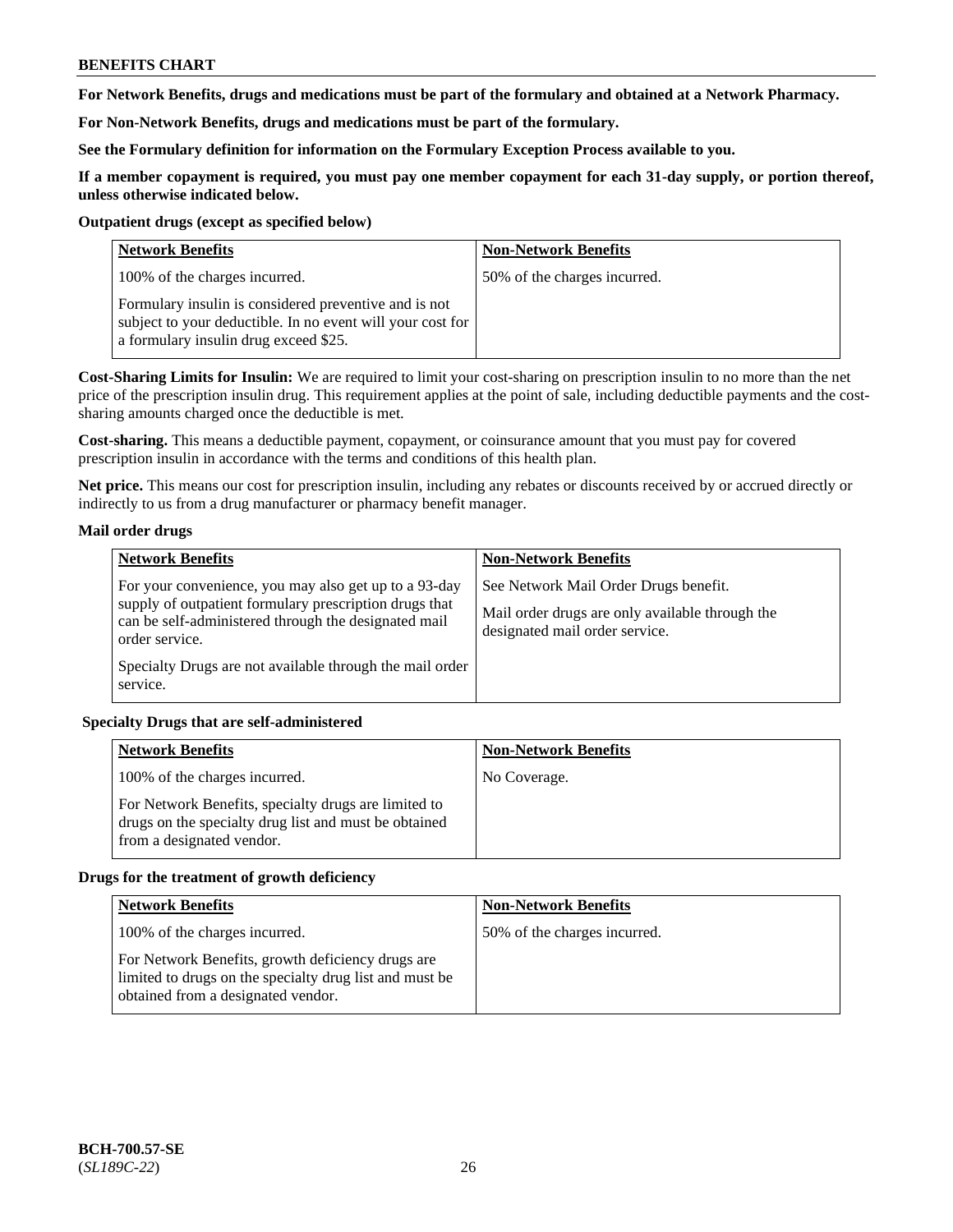### **Tobacco cessation drugs are covered for all FDA – approved tobacco cessation drugs for a minimum of 90 days**

| Network Benefits                                            | <b>Non-Network Benefits</b>  |
|-------------------------------------------------------------|------------------------------|
| 100% of the charges incurred.<br>Deductible does not apply. | 50% of the charges incurred. |

#### **Contraceptive drugs**

| <b>Network Benefits</b>                                                                                                                                        | <b>Non-Network Benefits</b>  |
|----------------------------------------------------------------------------------------------------------------------------------------------------------------|------------------------------|
| 100% of the charges incurred for formulary drugs.<br>Deductible does not apply.                                                                                | 50% of the charges incurred. |
| If a physician requests that a non-formulary<br>contraceptive drug be dispensed as written the drug will<br>be covered at 100%, not subject to the deductible. |                              |

**ACA preventive medications.** We cover preventive medications currently recommended by USPSTF with an A or B rating if they are prescribed by your medical provider and they are listed on our Commercial ACA Preventive Drug List. Preventive medications are subject to periodic review and modification. Changes would be effective in accordance with the federal rules and reflected in our current medical coverage criteria for preventive care services.

| <b>Network Benefits</b>                                     | <b>Non-Network Benefits</b>  |
|-------------------------------------------------------------|------------------------------|
| 100% of the charges incurred.<br>Deductible does not apply. | 50% of the charges incurred. |

### **Limitations:**

- Certain drugs may require prior authorization as indicated on the formulary. HealthPartners may require prior authorization for the drug and also the site where the drug will be provided. Certain drugs are subject to our utilization review process and quantity limits, as indicated on our formulary.
- Certain non-formulary drugs require prior authorization. In addition, certain drugs may be subject to any quantity limits applied as part of our trial program. The trial drug program applies to new prescriptions for certain drugs which have high toxicity, low tolerance, high costs and/or high potential for waste. Trial drugs are indicated on the formulary and/or the Specialty Drug List. Your first fill of a trial drug may be limited to less than a month supply. If the drug is well tolerated and effective, you will receive the remainder of your first month supply.
- If a member requests a brand name drug when there is a generic equivalent, the brand name drug will be covered up to the charge that would apply to the generic drug, minus any required copayment. If a physician requests that a brand name drug be dispensed as written, and we determine the brand name drug is medically necessary, the drug will be paid at the Outpatient Drugs benefit.
- We may require members to try over-the-counter (OTC) drug alternatives before approving more costly formulary prescription drugs.
- Unless otherwise specified in the "Prescription Drug Services" section, you may receive up to a 31-day supply per prescription.
- A 93-day supply will be covered and dispensed only at pharmacies that participate in our extended day supply program
- New prescriptions to treat certain chronic conditions are limited to a 31-day supply.
- No more than a 31-day supply of Specialty Drugs will be covered and dispensed at a time, unless it's a manufacturer supplied drug that cannot be split that supplies the member with more than a 31-day supply.
- The member copayment for a drug will not exceed the cost of the drug.

### **Not Covered:**

- Replacement of prescription drugs, medications, equipment and supplies due to loss, damage or theft.
- Nonprescription (over the counter) drugs or medications, including, but not limited to, vitamins, supplements, homeopathic remedies, and non-FDA approved drugs unless listed on the formulary and prescribed by a physician or legally authorized health care provider under applicable state and federal law. We cover off-label use of drugs to treat cancer as specified in the "Prescription Drug Services" section of this Benefits Chart. This exclusion does not include over-the-counter contraceptives for women as allowed under the Affordable Care Act when the member obtains a prescription for the item. In addition, if the member obtains a prescription, this exclusion does not include aspirin to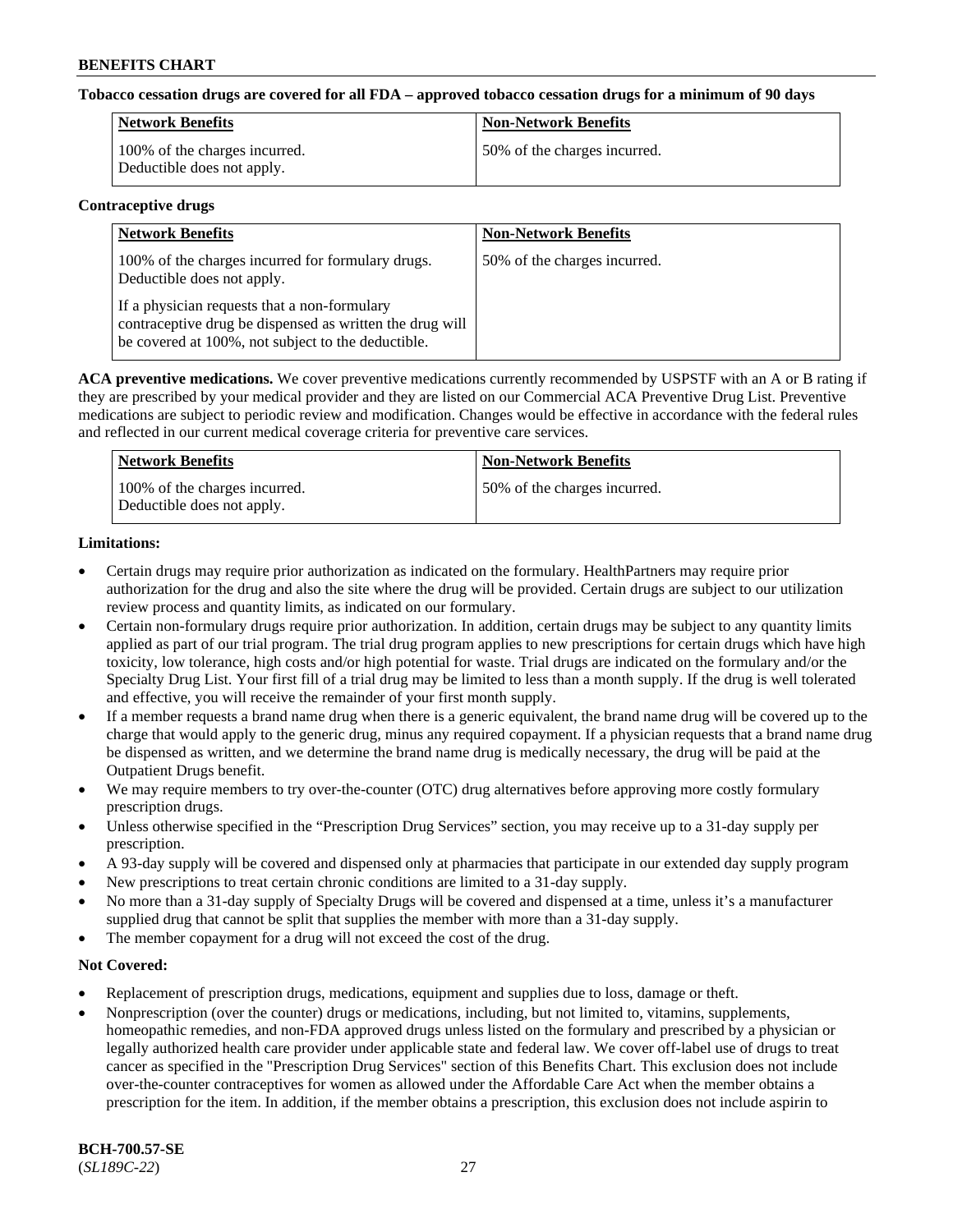prevent cardiovascular disease for men and women of certain ages; folic acid supplements for women who may become pregnant; fluoride chemoprevention supplements for children without fluoride in their water source; and iron supplements for children ages 6-12 months who are at risk of anemia.

- Drugs on the Excluded Drug List. The Excluded Drug List includes select drugs within a therapy class that are not eligible for coverage. This includes drugs that may be excluded for certain indications. However, you may request coverage for a drug on the Excluded Drug List by requesting an exception to the formulary under the formulary exception process described in the definition of formulary in this Benefits Chart. The Excluded Drug List is available at [healthpartners.com](http://www.healthpartners.com/)
- Drugs that are newly approved by the FDA until they are reviewed and approved by HealthPartners Pharmacy and Therapeutics Committee. However, you may request coverage for a drug that is newly approved by the FDA by requesting an exception to the formulary under the formulary exception process described in the definition of formulary in the Benefits Chart.
- All drugs used for sexual dysfunction.
- Fertilty drugs.
- Medical cannabis.
- Medical devices approved by the FDA will not be covered under the "Prescription Drug Services" section unless they are on our formulary. Covered medical devices are generally submitted and reimbursed under your medical benefits.
- See "Services Not Covered" in the Group Membership Contract.

### **PREVENTIVE SERVICES**

### **Applicable Definitions:**

**Routine Preventive Services** are routine healthcare services that include screenings, check-ups and counseling to prevent illness, disease or other health problems before symptoms occur.

**Diagnostic Services** are services to help a provider understand your symptoms, diagnose illness and decide what treatment may be needed. They may be the same services that are listed as preventive services, but they are being used as diagnostic services. Your provider will determine if these services are preventive or diagnostic. These services are not preventive if received as part of a visit to diagnose, manage or maintain an acute or chronic medical condition, illness or injury. When that occurs, unless otherwise indicated below, standard deductibles, copayments or coinsurance apply.

### **Covered Services:**

We cover preventive services that meet any of the requirements under the Affordable Care Act (ACA) shown in the bulleted items below. These preventive services are covered at 100% under the network benefits with no deductible, copayments or coinsurance. (If a preventive service is not required by the ACA and it is covered at a lower benefit level or if a group qualifies for an exemption or accommodation for certain benefits under the ACA, it will be specified below). Preventive benefits mandated under the ACA are subject to periodic review and modification. Changes would be effective in accordance with the federal rules. Preventive services mandated by the ACA include:

- Evidence-based items or services that have in effect a rating of A or B in the current recommendations of the United States Preventive Services Task Force with respect to the individual;
- Immunizations for routine use in children, adolescents, and adults that have in effect a recommendation from the Advisory Committee on Immunization Practices of the Centers for Disease Control and Prevention with respect to the individual;
- With respect to infants, children, and adolescents, evidence-informed preventive care and screenings provided for in comprehensive guidelines supported by the Health Resources and Services Administration; and
- With respect to women, preventive care and screenings provided for in comprehensive guidelines supported by the Health Resources and Services Administration.

Covered services are based on established medical policies, which are subject to periodic review and modification by the medical or dental directors. These medical policies (medical coverage criteria) are available by calling Member Services, or logging on to your "*my*HealthPartners" account at [healthpartners.com.](http://www.healthpartners.com/)

A complete list of preventive care services recommended under the U.S. Preventive Task Force (USPSTF) is available online at [uspreventiveservicestaskforce.org/Page/Name/uspstf-a-and-b-recommendations.](https://www.uspreventiveservicestaskforce.org/Page/Name/uspstf-a-and-b-recommendations-by-date/)

HHS: [healthcare.gov/coverage/preventive-care-benefits](https://www.healthcare.gov/coverage/preventive-care-benefits/)

CDC: [cdc.gov/vaccines/schedules/index.html](https://www.cdc.gov/vaccines/schedules/index.html)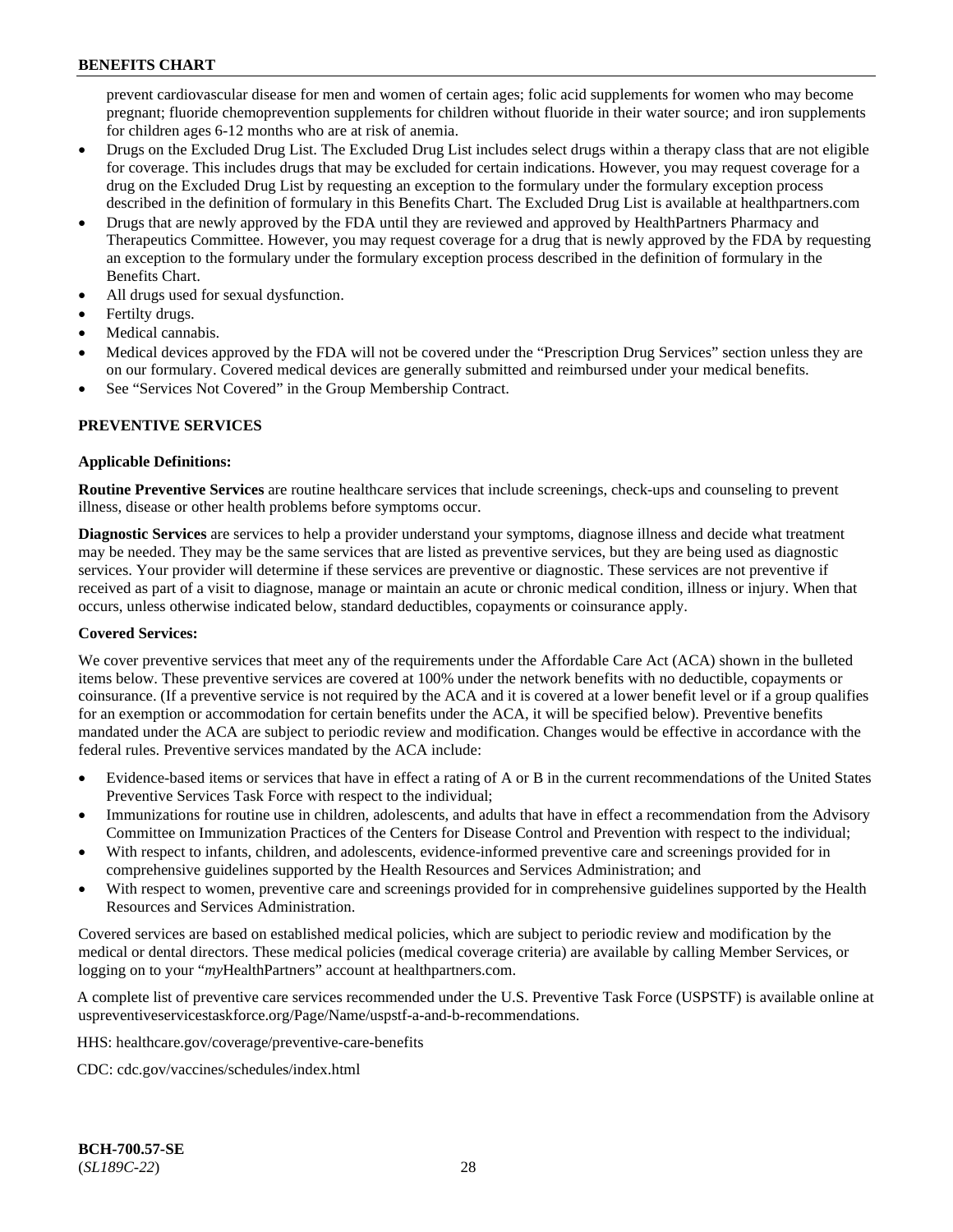### **ACA and state mandated preventive services are covered as follows:**

**Routine health exams and periodic health assessments.** A physician or health care provider will counsel you as to how often health assessments are needed based on age, sex and health status. This includes screening for tobacco use, at least two tobacco cessation attempts per year (for those who use tobacco products), all FDA approved tobacco cessation medications including over-the-counter drugs (as shown in the "Prescription Drug Services" Section) and at least four counseling sessions of at least ten minutes each for tobacco cessation.

| <b>Network Benefits</b>                                     | <b>Non-Network Benefits</b>  |
|-------------------------------------------------------------|------------------------------|
| 100% of the charges incurred.<br>Deductible does not apply. | 50% of the charges incurred. |

**Child health supervision services**. This includes pediatric preventive services, such as fluoride chemoprevention for children without fluoride in their water source, newborn screenings, appropriate immunizations, developmental assessments and laboratory services appropriate to the age of the child from birth to 72 months, and appropriate immunizations until the end of the month in which the child turns 19, as defined by the Standards of Child Health Care issued by the American Academy of Pediatrics. We cover at least five child health supervision visits from birth to 12 months, three child health supervision visits from 12 months to 24 months, once a year from 24 months to 72 months.

| Network Benefits                                            | <b>Non-Network Benefits</b>  |
|-------------------------------------------------------------|------------------------------|
| 100% of the charges incurred.<br>Deductible does not apply. | 50% of the charges incurred. |

**Routine prenatal care and exams.** This includes the comprehensive package of medical and psychosocial support provided throughout a pregnancy, including risk assessment, serial surveillance, prenatal education, and use of specialized skills and technology when needed, as defined by Standards for Obstetric-Gynecologic Services issued by the American College of Obstetricians and Gynecologists.

| Network Benefits                                            | <b>Non-Network Benefits</b>   |
|-------------------------------------------------------------|-------------------------------|
| 100% of the charges incurred.<br>Deductible does not apply. | 150% of the charges incurred. |

**Routine postnatal care.** This includes health exams, assessments, education and counseling relating to the period immediately after childbirth

| Network Benefits                                            | <b>Non-Network Benefits</b>  |
|-------------------------------------------------------------|------------------------------|
| 100% of the charges incurred.<br>Deductible does not apply. | 50% of the charges incurred. |

**Routine screening procedures for cancer.** This includes colorectal screening, digital rectal examinations, or other cancer screenings recommended by the USPSTF with an A or B rating. Women's preventive health services below describes additional routine screening procedures for cancer.

| Network Benefits                                            | <b>Non-Network Benefits</b>  |
|-------------------------------------------------------------|------------------------------|
| 100% of the charges incurred.<br>Deductible does not apply. | 50% of the charges incurred. |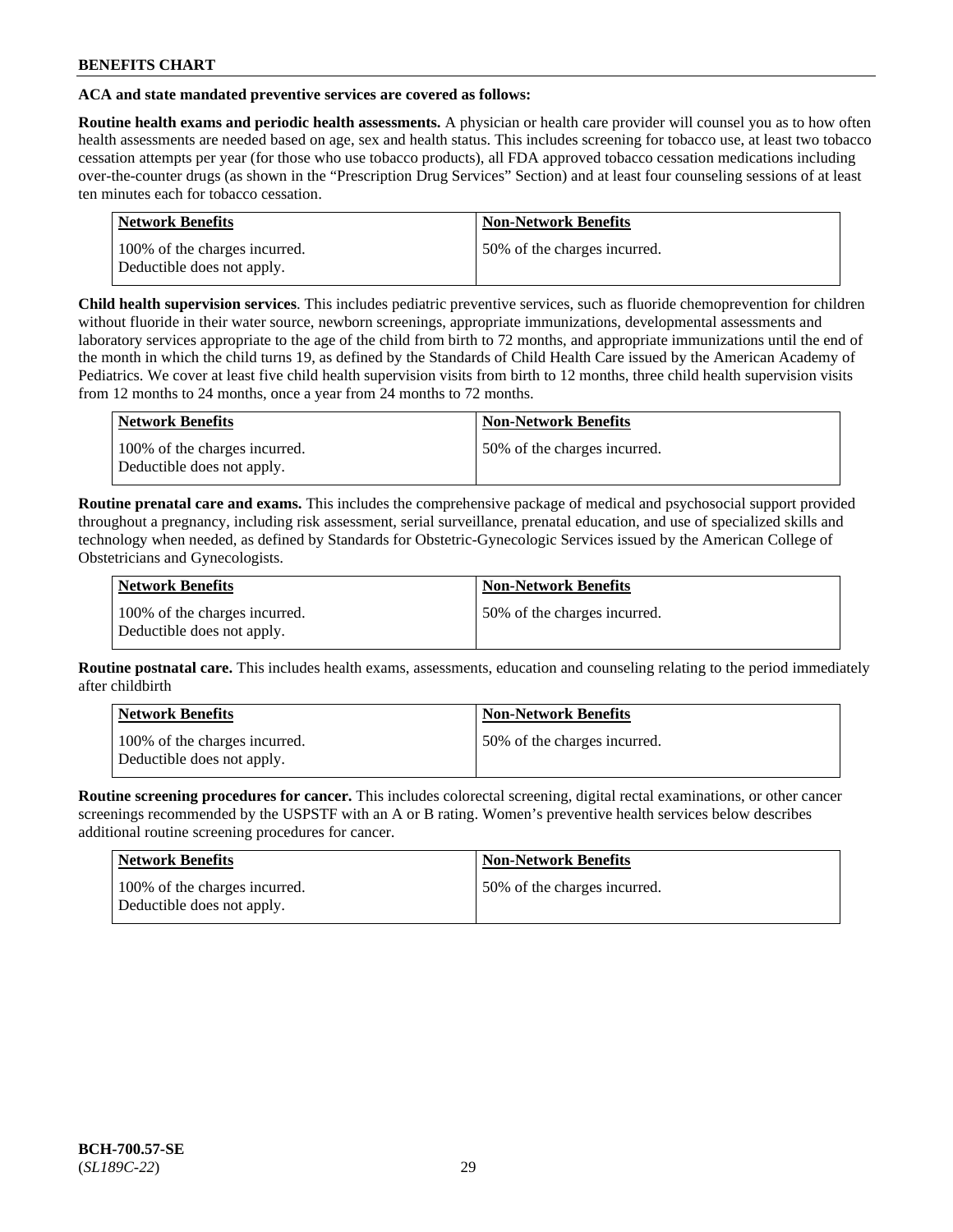**Professional voluntary family planning services.** This includes services to prevent or delay a pregnancy, including counseling and education. Services must be provided by a licensed provider.

| <b>Network Benefits</b>                                     | <b>Non-Network Benefits</b> |
|-------------------------------------------------------------|-----------------------------|
| 100% of the charges incurred.<br>Deductible does not apply. | See Network Benefits.       |

### **Adult immunizations**

| <b>Network Benefits</b>                                     | <b>Non-Network Benefits</b>  |
|-------------------------------------------------------------|------------------------------|
| 100% of the charges incurred.<br>Deductible does not apply. | 50% of the charges incurred. |

**Women's preventive services.**This includes mammograms\*, screenings for cervical cancer (pap smears), breast pumps, human papillomavirus (HPV) testing; counseling for sexually transmitted infections, counseling and screening for human immunodeficiency virus (HIV), and all FDA approved contraceptive methods as prescribed by a doctor, sterilization procedures, education and counseling (see the "Prescription Drug Services" section for coverage of oral contraceptive drugs). For women whose family history is associated with an increased risk for BRCA1 or BRCA2 gene mutations, we cover genetic counseling and BRCA screening without cost sharing, if appropriate and as determined by a physician

**\***Preventive mammogram screening includes digital breast tomosynthesis (3D mammograms) for members at risk for breast cancer.

"At risk for breast cancer" means: (1) having a family history with one or more first- or second-degree relatives with breast cancer; (2) testing positive for BRCA1 or BRCA2 mutations; (3) having heterogeneously dense breasts or extremely dense breasts based on the Breast Imaging Reporting and Data System established by the American College of Radiology; or (4) having a previous diagnosis of breast cancer.

| Network Benefits                                            | <b>Non-Network Benefits</b>  |
|-------------------------------------------------------------|------------------------------|
| 100% of the charges incurred.<br>Deductible does not apply. | 50% of the charges incurred. |

**Obesity screening and management.** We cover obesity screening and counseling for all ages during a routine preventive care exam. If you are age 18 or older and have a body mass index of 30 or more, we also cover intensive obesity management to help you lose weight. Your primary care doctor can coordinate these services.

| <b>Network Benefits</b>                                     | <b>Non-Network Benefits</b>   |
|-------------------------------------------------------------|-------------------------------|
| 100% of the charges incurred.<br>Deductible does not apply. | 150% of the charges incurred. |

**In addition to any ACA or state mandated preventive services referenced above, we cover the following eligible services:**

### **Routine eye and hearing exams**

| Network Benefits                                            | <b>Non-Network Benefits</b>  |
|-------------------------------------------------------------|------------------------------|
| 100% of the charges incurred.<br>Deductible does not apply. | 50% of the charges incurred. |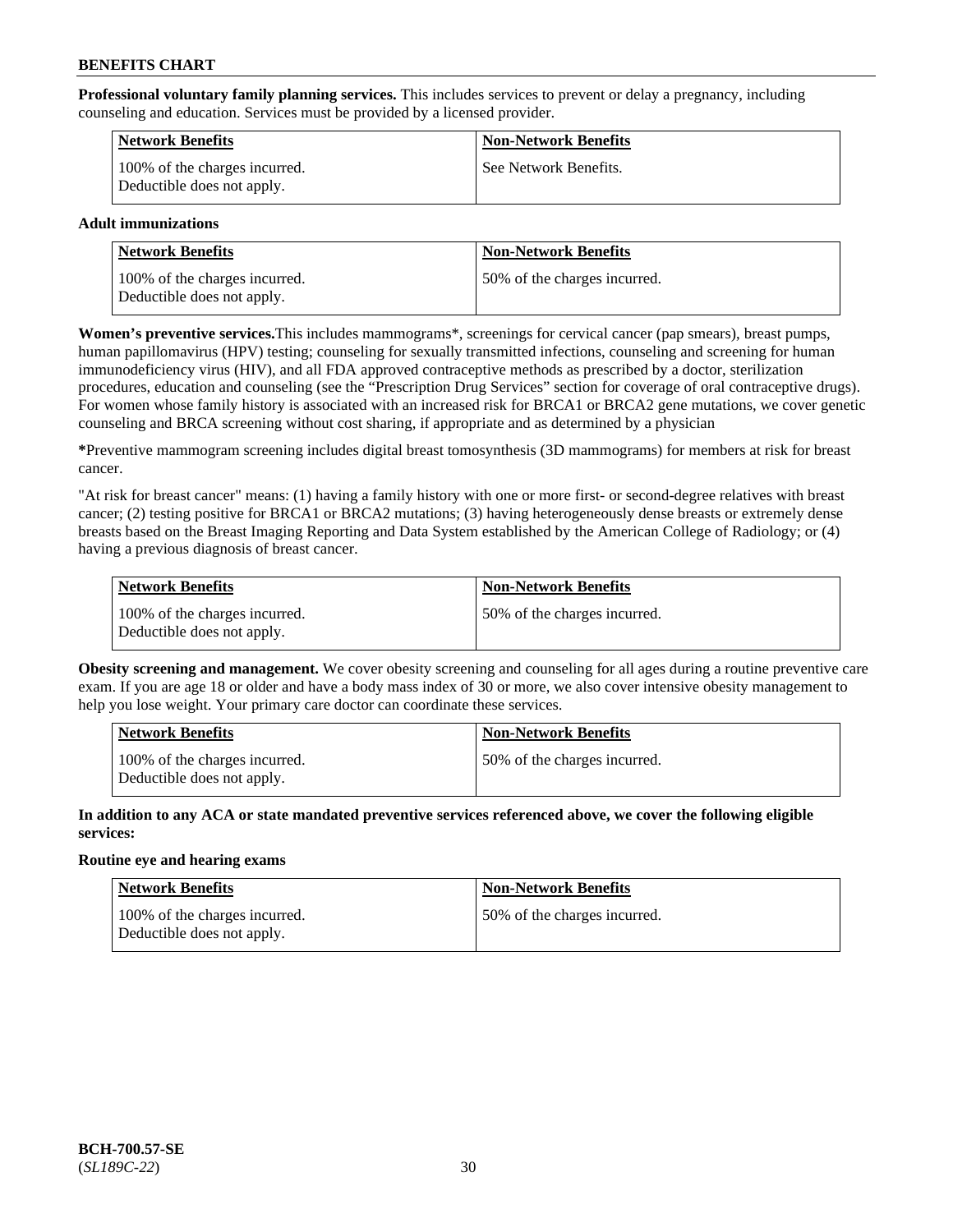**Ovarian cancer surveillance tests for women who are at risk.** "At risk for ovarian cancer" means (1) having a family history that includes any of the following: one or more first-degree or second-degree relatives with ovarian cancer, clusters of female relatives with breast cancer or nonpolyposis colorectal cancer; or (2) testing positive for BRCA1 or BRCA2 mutations. "Surveillance tests for ovarian cancer" means annual screening using: CA-125 serum tumor marker testing, transvaginal ultrasound, pelvic examination or other proven ovarian cancer screening tests currently being evaluated by the federal Food and Drug Administration or by the National Cancer Institute.

| <b>Network Benefits</b>                                                                                                                                                                                                          | <b>Non-Network Benefits</b>                                                                                                                                                                                                          |
|----------------------------------------------------------------------------------------------------------------------------------------------------------------------------------------------------------------------------------|--------------------------------------------------------------------------------------------------------------------------------------------------------------------------------------------------------------------------------------|
| Coverage level is same as corresponding Network<br>Benefit, depending on type of service provided, such<br>as Diagnostic Imaging Services, Laboratory Services<br>Office Visits for Illness or Injury or Preventive<br>Services. | Coverage level is same as corresponding Non-Network<br>Benefit, depending on type of service provided, such as<br>Diagnostic Imaging Services, Laboratory Services<br>Office Visits for Illness or Injury or Preventive<br>Services. |
|                                                                                                                                                                                                                                  |                                                                                                                                                                                                                                      |

### **Limitations:**

• Services are not preventive if received as part of a visit to diagnose, manage or maintain an acute or chronic medical condition, illness or injury. When that occurs, unless otherwise indicated above, standard deductibles, copayments or coinsurance apply.

### **Not Covered:**

See "Services Not Covered" in the Group Membership Contract.

# **SPECIFIED NON-NETWORK SERVICES**

#### **Covered Services:**

We cover the following services when you elect to receive them from a non-network provider, at the same level of coverage we provide when you elect to receive the services from a network provider:

- Voluntary family planning of the conception and bearing of children.
- The provider visit(s) and test(s) necessary to make a diagnosis of infertility.
- Testing and treatment of sexually transmitted diseases (other than HIV).
- Testing for AIDS or other HIV-related conditions.

| <b>Network Benefits</b>                                                                                                                            | <b>Non-Network Benefits</b>                    |
|----------------------------------------------------------------------------------------------------------------------------------------------------|------------------------------------------------|
| Coverage level is same as corresponding Network<br>Benefit, depending on type of service provided, such as<br>Office Visits for Illness or Injury. | See Network Benefits for the services covered. |

#### **Not Covered:**

See "Services Not Covered" in the Group Membership Contract.

### **TELEHEALTH/TELEMEDICINE SERVICES**

#### **Definitions:**

**Telehealth, Telemedicine, or Virtual Care.** This is a means of communication between a health care professional and a patient. This includes the use of secure electronic information, imaging, and communication technologies, including:

- interactive audio or audio-video
- interactive audio with store-and-forward technology
- chat-based and email-based systems
- physician-to-physician consultation
- patient education
- data transmission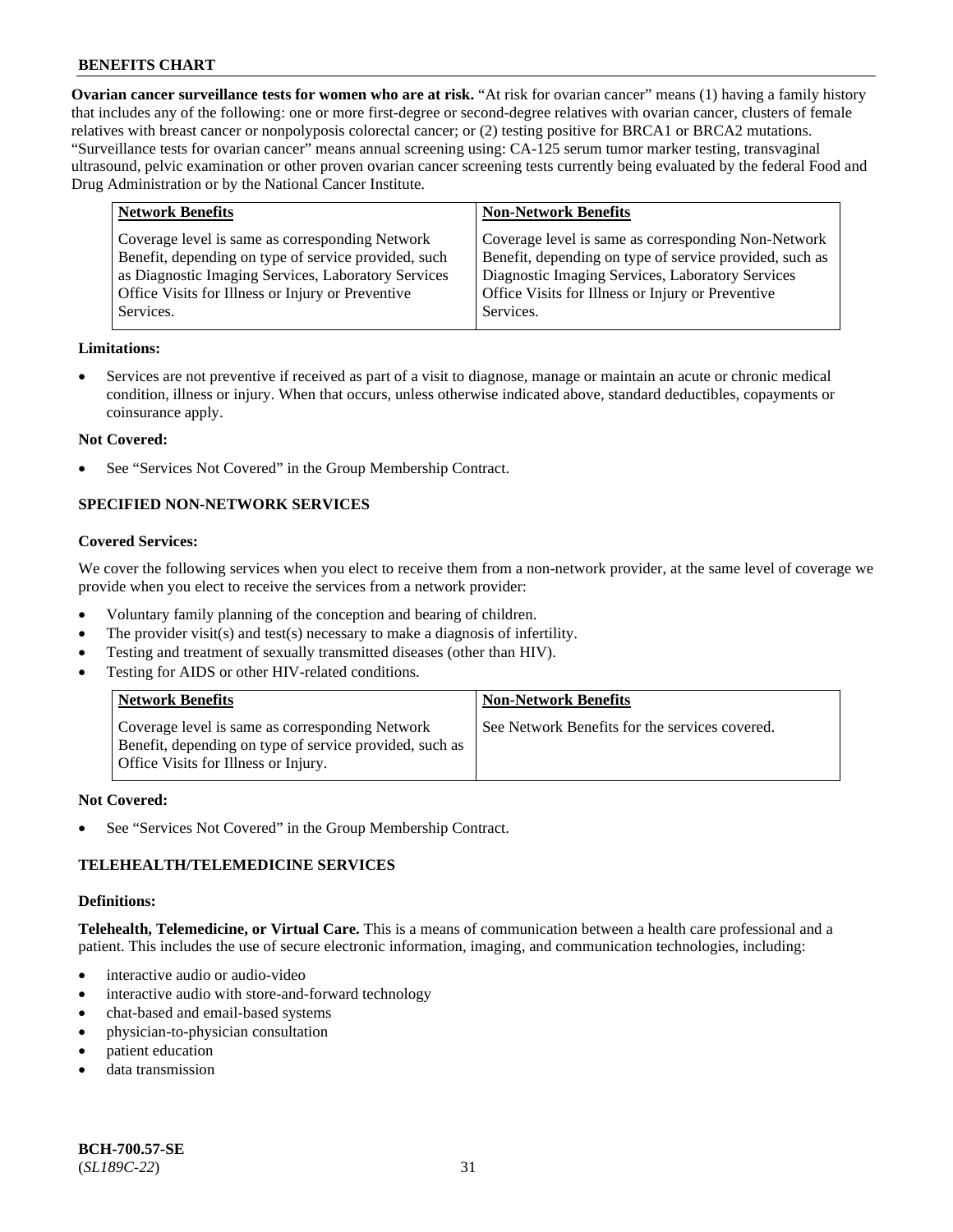- data interpretation
- digital diagnostics (algorithm-enabled diagnostic support)
- digital therapeutics (the use of personal health devices and sensors, either alone or in combination with conventional drug therapies, for disease prevention and management)

### Services can be delivered:

Synchronously: the patient and health care professional are engaging with one another at the same time; or Asynchronously: the patient and health care professional engage with each other at different points in time.

**Telephone Visits.** Live, synchronous, interactive encounters over the telephone between a patient and a healthcare provider.

**E-visit or chat-based visits.** Asynchronous online or mobile app encounters to discuss a patient's personal health information, vital signs, and other physiologic data or diagnostic images. The healthcare provider reviews and delivers a consultation, diagnosis, prescription or treatment plan after reviewing the patient's visit information.

**Virtuwell<sup>®</sup>**. This is an online service for you to receive a diagnosis and treatment for certain conditions, such as a cold, flu, ear pain and sinus infections. You may access the Virtuwell website at [virtuwell.com.](https://www.virtuwell.com/)

**Video Visits.** Live, synchronous, interactive encounters using secure web-based video between a patient and a healthcare provider.

# **Covered Services:**

The Plan covers the following methods of receiving care for services that would be eligible under the Plan if the service were provided in person.

### **Scheduled telephone visits**

| <b>Network Benefits</b>       | <b>Non-Network Benefits</b>  |
|-------------------------------|------------------------------|
| 100% of the charges incurred. | 50% of the charges incurred. |

### **E-visits**

### **Access to online care through Virtuwell at [virtuwell.com](https://www.virtuwell.com/)**

| <b>Network Benefits</b>       | <b>Non-Network Benefits</b> |
|-------------------------------|-----------------------------|
| 100% of the charges incurred. | Not Applicable.             |

#### **All other E-visits**

| Network Benefits              | <b>Non-Network Benefits</b>  |
|-------------------------------|------------------------------|
| 100% of the charges incurred. | 50% of the charges incurred. |

#### **Video visits**

| <b>Network Benefits</b>                                                                                                                              | <b>Non-Network Benefits</b>                                                                                                                              |
|------------------------------------------------------------------------------------------------------------------------------------------------------|----------------------------------------------------------------------------------------------------------------------------------------------------------|
| Coverage level is same as corresponding Network<br>Benefit, depending upon type of service provided, such<br>as Office Visits for Illness or Injury. | Coverage level is same as corresponding Non-Network<br>Benefit, depending upon type of service provided, such<br>as Office Visits for Illness or Injury. |

### **Not Covered:**

See "Services Not Covered" in the Group Membership Contract.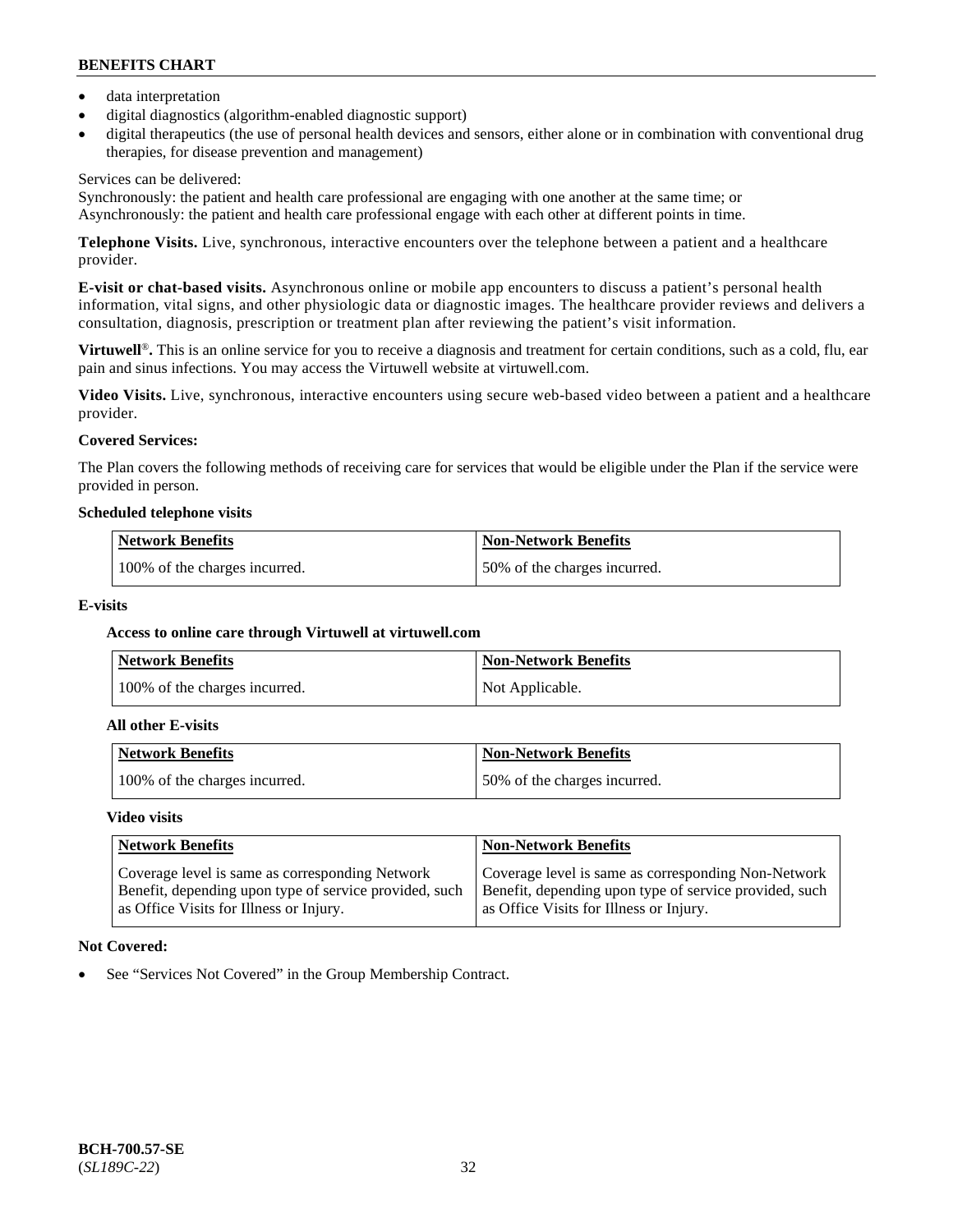# **TRANSPLANT SERVICES**

### **Applicable Definitions:**

**Autologous.** This is when the source of cells is from the individual's own marrow or stem cells.

**Allogeneic.** This is when the source of cells is from a related or unrelated donor's marrow or stem cells.

**Autologous Bone Marrow Transplant.** This is when the bone marrow is harvested from the individual and stored. The patient undergoes treatment which includes tumor ablation with high-dose chemotherapy and/or radiation. The bone marrow is reinfused (transplanted).

**Allogeneic Bone Marrow Transplant.** This is when the bone marrow is harvested from the related or unrelated donor and stored. The patient undergoes treatment which includes tumor ablation with high-dose chemotherapy and/or radiation. The bone marrow is reinfused (transplanted).

**Autologous/Allogeneic Stem Cell Support.** This is a treatment process that includes stem cell harvest from either bone marrow or peripheral blood, tumor ablation with high-dose chemotherapy and/or radiation, stem cell reinfusion, and related care. Autologous/allogeneic bone marrow transplantation and high dose chemotherapy with peripheral stem cell rescue/support are considered to be autologous/allogeneic stem cell support.

**Designated Transplant Center.** This is any health care provider, group or association of health care providers designated by us to provide services, supplies or drugs for specified transplants for our members.

**Transplant Services.** This is transplantation (including retransplants) of the human organs or tissue listed below, including all related post-surgical treatment and drugs and multiple transplants for a related cause. Transplant services do not include other organ or tissue transplants or surgical implantation of mechanical devices functioning as a human organ, except surgical implantation of an FDA approved Ventricular Assist Device (VAD) or total artificial heart, functioning as a temporary bridge to heart transplantation.

Prior authorization is required prior to consultation to support coordination of care and benefits.

### **Covered Services:**

We cover eligible transplant services (as defined above) while you are covered under this Benefits Chart. Transplants that will be considered for coverage are limited to the following:

- Kidney transplants for end-stage disease.
- Cornea transplants for end-stage disease.
- Heart transplants for end-stage disease.
- Lung transplants or heart/lung transplants for: (1) primary pulmonary hypertension; (2) Eisenmenger's syndrome; (3) endstage pulmonary fibrosis; (4) alpha 1 antitrypsin disease; (5) cystic fibrosis; and (6) emphysema.
- Liver transplants for: (1) biliary atresia in children; (2) primary biliary cirrhosis; (3) post-acute viral infection (including hepatitis A, hepatitis B antigen e negative and hepatitis C) causing acute atrophy or post-necrotic cirrhosis; (4) primary sclerosing cholangitis; (5) alcoholic cirrhosis; and (6) hepatocellular carcinoma.
- Allogeneic bone marrow transplants or peripheral stem cell support associated with high dose chemotherapy for: (1) acute myelogenous leukemia; (2) acute lymphocytic leukemia; (3) chronic myelogenous leukemia; (4) severe combined immunodeficiency disease; (5) Wiskott-Aldrich syndrome; (6) aplastic anemia; (7) sickle cell anemia; (8) non-relapsed or relapsed non-Hodgkin's lymphoma; (9) multiple myeloma; and (10) testicular cancer.
- Autologous bone marrow transplants or peripheral stem cell support associated with high-dose chemotherapy for: (1) acute leukemias; (2) non-Hodgkin's lymphoma; (3) Hodgkin's disease; (4) Burkitt's lymphoma; (5) neuroblastoma; (6) multiple myeloma; (7) chronic myelogenous leukemia; and (8) non-relapsed non-Hodgkin's lymphoma.
- Pancreas transplants for simultaneous pancreas-kidney transplants for diabetes, pancreas after kidney, living related segmental simultaneous pancreas kidney transplantation and pancreas transplant alone.

For Network Benefits, charges for transplant services must be incurred at a designated transplant center.

The transplant-related treatment provided, including expenses incurred for directly related donor services, shall be subject to and in accordance with the provisions, limitations, maximum and other terms of this Benefits Chart.

Medical and hospital expenses of the donor are covered only when the recipient is a member and the transplant and directly related donor expenses have been prior authorized for coverage. Treatment of medical complications that may occur to the donor are not covered. Donors are not considered members, and are therefore not eligible for the rights afforded to members under the Contract.